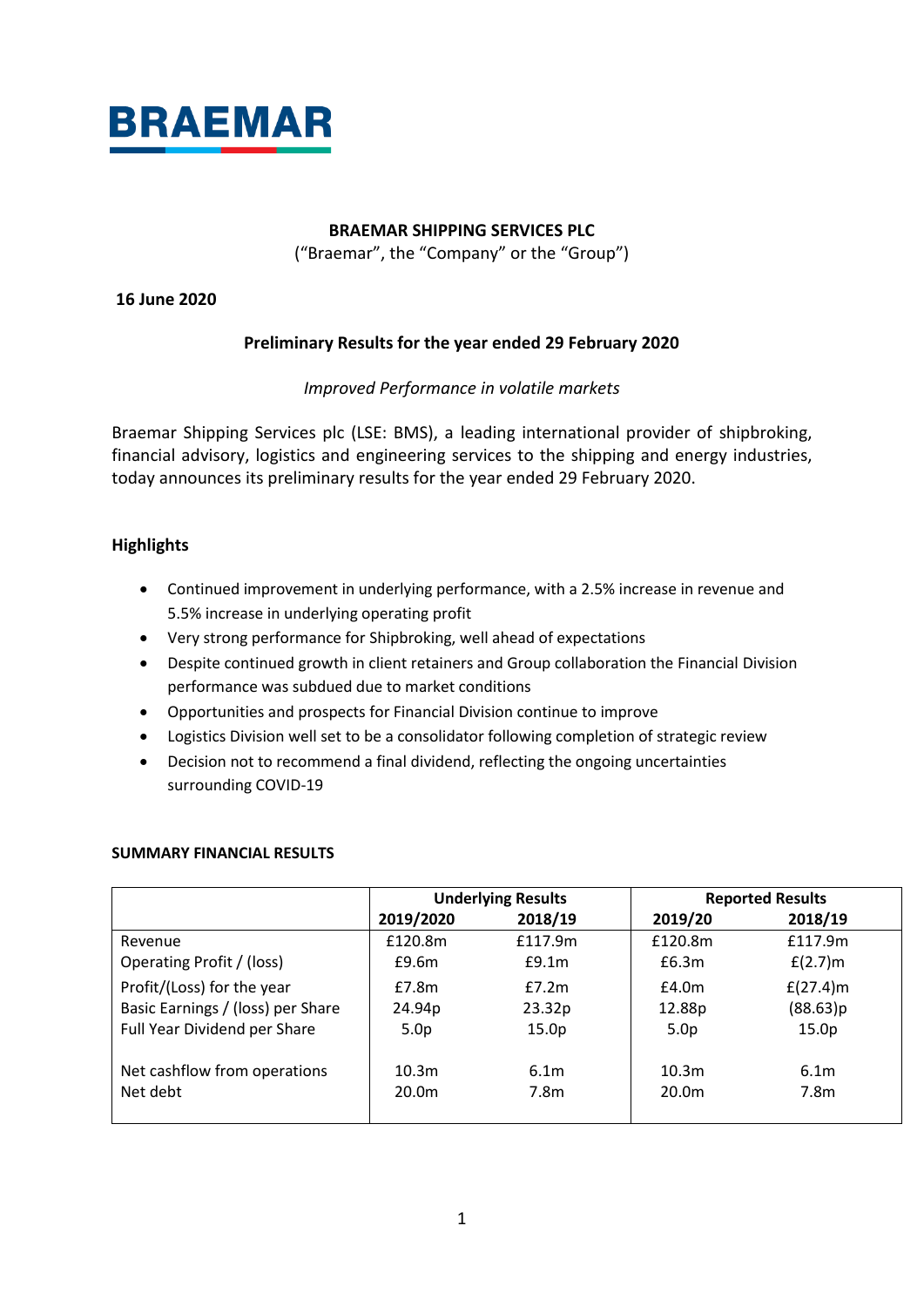| <b>Specific Items</b>                        |                   |             |
|----------------------------------------------|-------------------|-------------|
|                                              | 2019/20           | 2018/19     |
| Acquisition and disposal related expenditure | $f(2.0)$ m        | $f(11.1)$ m |
| One off costs relating to Board changes and  |                   |             |
| restructuring                                | $f(1.3)$ m        | $E(0.8)$ m  |
| Specific item operating loss                 | $f(3.3)$ m        | $f(11.8)$ m |
| Gain on revaluation of investment            |                   | £0.5m       |
| Finance costs associated with acquisitions   | $f(0.5)$ m        | $f(0.8)$ m  |
| Total Specific items before tax              | $f(3.1)$ m        | $f(12.0)$ m |
|                                              |                   |             |
| <b>Discontinued Operations</b>               |                   |             |
|                                              | 2019/20           | 2018/19     |
| Loss from discontinued operations            | £0.9 <sub>m</sub> | f22.7m      |
|                                              |                   |             |
|                                              |                   |             |

# **Ronald Series, Executive Chairman of Braemar, commenting on the performance and the outlook said**:

"I am pleased to report that the year to 29 February 2020 was a successful one for Braemar, with the Group's underlying performance from continuing operations during the year achieving an appreciable improvement over the previous year.

"Shipbroking delivered an excellent performance, well ahead of our expectations, with underlying operating profit of £11.7 million, up 26% over the previous year.

"We have started this year positively, particularly in Shipbroking, with current trading well supported by a strong forward order book and we look forward to the future with cautious optimism."

This announcement contains inside information as defined under the Market Abuse Regulation (EU) No. 596/2014.

# **Forward-looking statements**

Where this announcement contains forward-looking statements, these are based on current expectations and assumptions and only relate to the date on which they are made. These statements should be treated with caution due to the inherent risks, uncertainties and assumptions underlying any such forward-looking information. The Group cautions investors that a number of factors, could cause actual results to differ materially from those expressed or implied in any forward-looking statement.

Forward-looking statements in this announcement include statements regarding the intentions, beliefs or current expectations of our Directors, officers and employees concerning, among other things, the Group's results of operations, financial condition, liquidity, prospects, growth, strategies and the business. Neither the Group, nor any of the Directors, officers or employees, provides any representation, assurance or guarantee that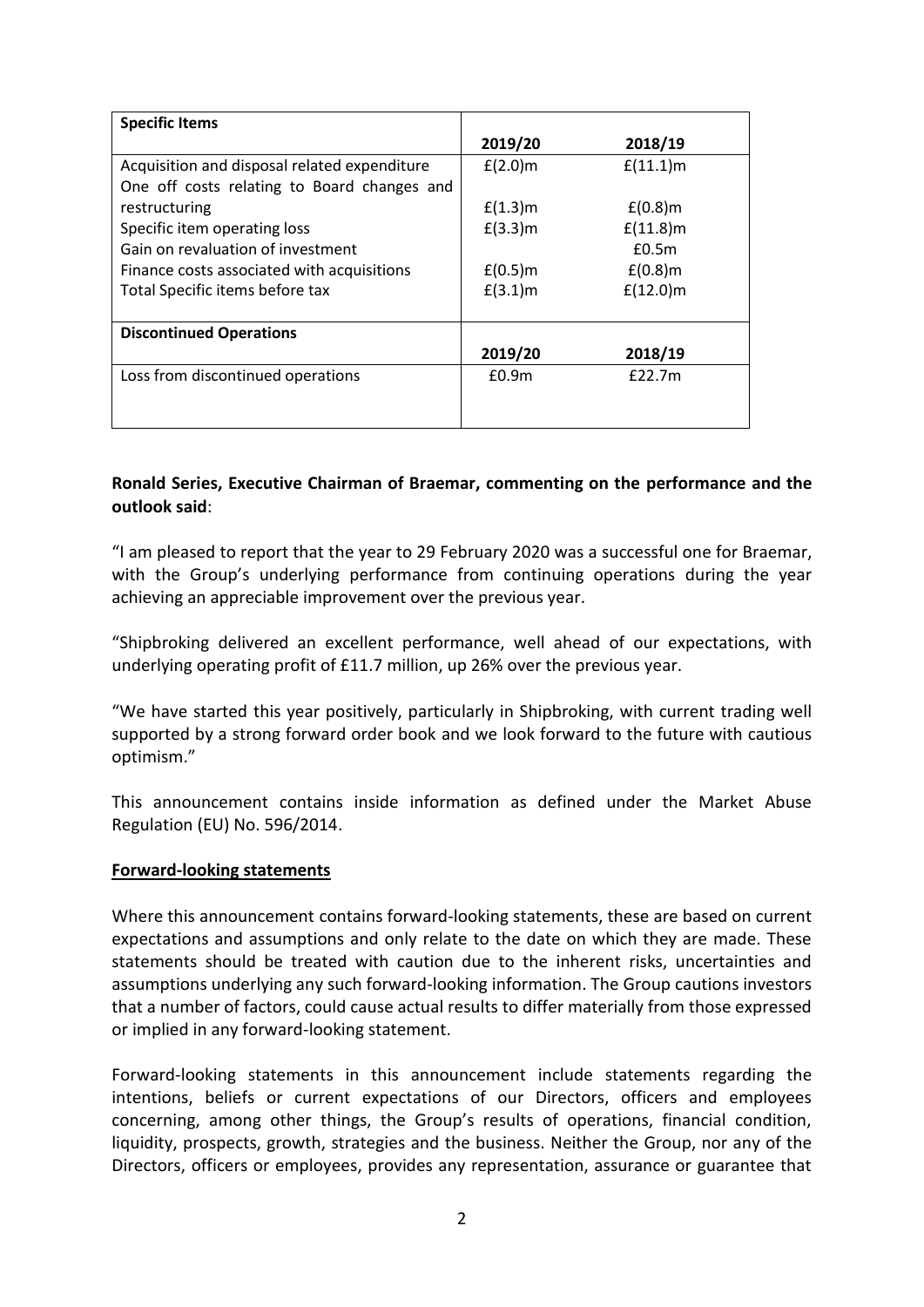the occurrence of the events expressed or implied in any forward-looking statements in this announcement will actually occur. Undue reliance should not be placed on these forwardlooking statements. Other than in accordance with our legal and regulatory obligations, the Group undertakes no obligation to publicly update or revise any forward-looking statement, whether as a result of new information, future events or otherwise.

# **-Ends-**

# **A presentation for analysts will be held at 10.00am today via conference call, please contact the team at Buchanan for details on braemar@buchanan.uk.com.**

| For further information, contact:                    |                          |
|------------------------------------------------------|--------------------------|
| <b>Braemar Shipping Services</b>                     |                          |
| Ronald Series, Executive Chairman                    | Tel +44 (0) 20 3142 4100 |
| Nick Stone, Group Finance Director                   | Tel +44 (0) 20 3142 4100 |
| finnCap                                              |                          |
| Matt Goode/James Thompson/                           | Tel +44 (0) 20 7220 0500 |
| Kate Washington (corporate finance)                  |                          |
| /Andrew Burdis (ECM)                                 |                          |
| <b>Buchanan</b>                                      |                          |
| Charles Ryland / Victoria Hayns / Stephanie Watson / | Tel +44 (0) 20 7466 5000 |
| Tilly Abraham                                        |                          |
|                                                      |                          |

# **Alternative Profit Measures ("APMs")**

Braemar uses APMs as key financial indicators to assess the underlying performance of the Group. Management considers the APMs used by the Group to better reflect business performance and provide useful information to investors and other interested parties. Our APMs include underlying operating profit and underlying earnings per share. Explanations of these terms and their calculation are shown in the summary above and in detail in our Financial Review.

# **About Braemar Shipping Services plc**

Braemar Shipping Services plc is a leading international provider of shipbroking, financial advisory, logistics and engineering services to the shipping and energy industries. Founded in 1972, Braemar employs approximately 530 people in 28 offices worldwide across its Shipbroking, Financial, Logistics and Engineering divisions. Braemar joined the Official List of the London Stock Exchange in November 1997 and trades under the symbol BMS. For more information, including our investor presentation, visit www.braemar.com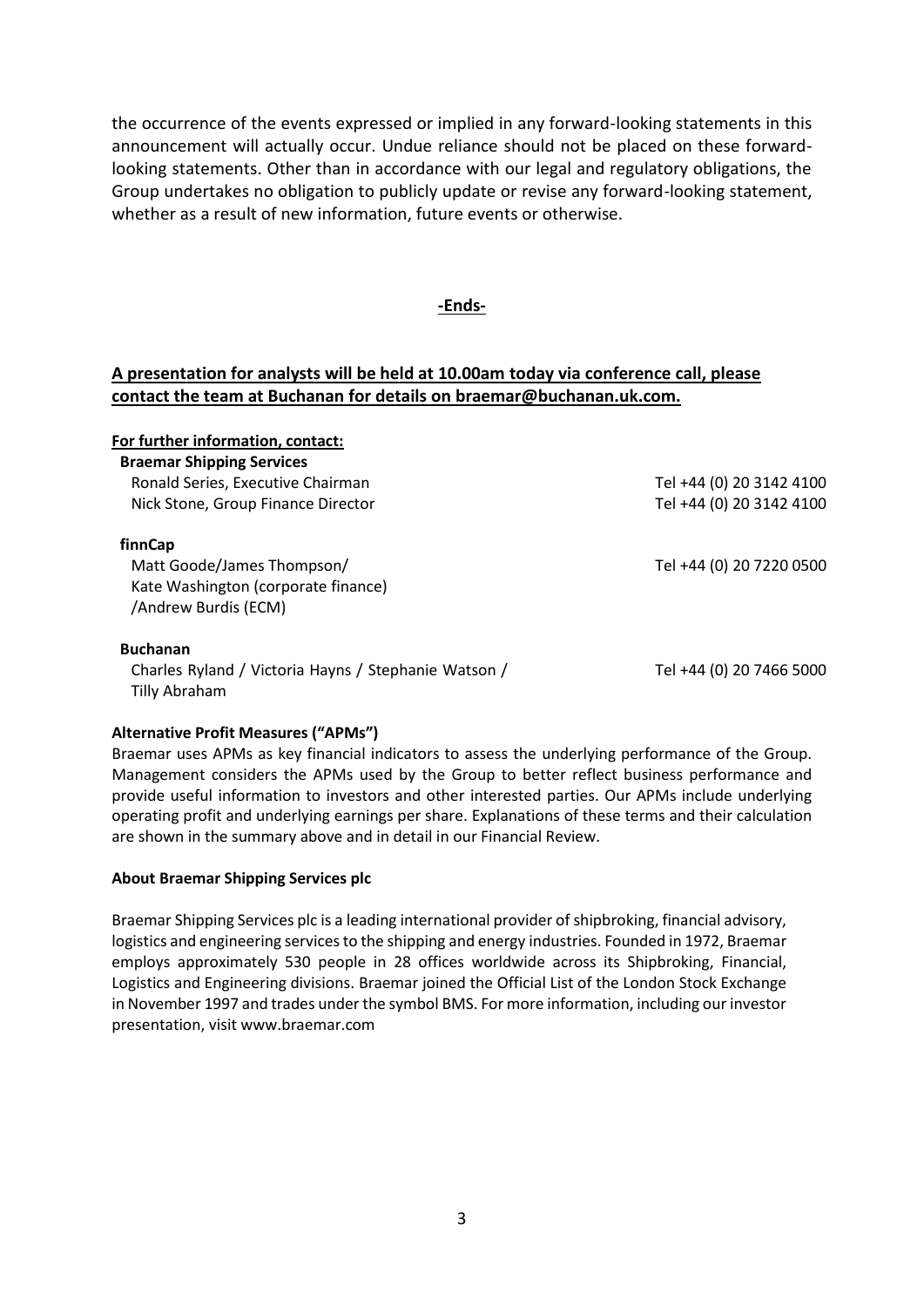# **PRELIMINARY ANNOUNCEMENT – YEAR ENDED 29 FEBRUARY 2020 CHAIRMAN'S STATEMENT**

I am pleased to report that the year to 29 February 2020 was a successful year for Braemar, despite being a challenging period. The Group's underlying performance from continuing operations achieved an appreciable improvement over the previous year.

Since the year end, the impact on our operations, our people and our clients due to the COVID-19 outbreak has of course become a major consideration for us. However, we are pleased that we have been able to continue operating and servicing our clients at a very high level during this time, whilst maintaining a priority focus on the health and safety of all our employees and their families.

The resilience of our established cloud-based IT operating systems has been instrumental in enabling our staff to work from home where necessary, in line with Government guidelines in the relevant countries in which we operate, whilst maintaining our focus on successfully not only meeting but also exceeding our clients' needs and expectations.

Shipbroking produced another excellent performance for the year under review, showing just how the growth of our capabilities, including the establishment of a presence in Athens, has enabled Braemar to provide enhanced services to our clients. Shipbroking's result was well ahead of expectations, and its forward order book has grown from \$43 million at 1 March 2019, to \$50 million at 1 March 2020, and has continued to grow since that date.

Our shipbroking expertise lies at the centre of most of what Braemar does. It facilitates the combining of our areas of expertise to enable Braemar to offer comprehensive advice both in shipping investment and risk management – a "One Braemar" approach. In a volatile shipping world, Braemar provides expertise, dedication, and perseverance to our clients to enable them to minimise their risks and maximise their returns.

During the last financial year, we completed the disposal of the loss-making offshore, marine and adjusting businesses within our Technical Division to Aqualis ASA, leading to the formation of AqualisBraemar ASA ("AqualisBraemar"), which is listed on the OSLO Bourse. This transaction was announced on 13 May 2019 and completed on 21 June 2019, and with it, Braemar became the largest shareholder in AqualisBraemar with a 27% holding. We are encouraged by the prospects for our investment in AqualisBraemar and we look forward to working with the AqualisBraemar Board to grow that business further in the coming years.

This disposal was one of the key decisions made by the Board in the financial year, as part of which the Board considered its duties under section 172 of the Companies Act 2006. The Board felt that the AqualisBraemar management team had the requisite skill-set to deliver longer-term growth and profitability for the businesses for the continued benefit of Braemar's shareholders. Furthermore, it felt that the combined entity would be well-placed to continue to offer high service standards to its customers, and that the transaction was the best strategic option for the business' employees. The newly formed business is already demonstrating its ability to deliver profitable growth, highlighted in the recent positive Q1 results reported to the OSLO Bourse.

We noted in last year's Annual Report that when we sold three out of the four business units comprising our Technical Division, we decided to retain the Engineering business. This was mainly because the services offered by the Engineering business to the LNG industry have a close working relationship with our Shipbroking Division. We are pleased to report that Engineering's relationship with our Financial Division is also developing positively, enabling us to also offer financial services to Engineering clients.

Our Financial Division, Braemar Naves, had a busy but challenging year, with a number of transaction-based success fee mandates not proceeding to completion. However, the business made good progress with retainer-based advisory fees, particularly in the restructuring advisory space and the number of mandated clients has continued to grow. As noted above, by working together with our Engineering Division, a number of opportunities for financing various engineering projects on a worldwide basis are being developed. The Singapore office developed well during the year, with a number of new client mandates being taken on.

During the last financial year, we also conducted a strategic review of our Logistics Division, Cory Brothers, to determine the optimum future strategy for our investment in this sector. Cory Brothers, acquired by Braemar in 2003, has a proud and long record stretching back to its founding in Cardiff in 1842. We have determined that, in the current market, taking into account the probable impact of the COVID-19 pandemic, the opportunities potentially to be provided by Brexit, and the likelihood of some consolidation within the Agency market, our investment in Cory Brothers should be maintained.

We will continue to improve the operations of this Division and to look for opportunities to grow its business within the UK, as well as internationally. The successful restructuring of certain areas of the Logistics Division during the year reduced its operating costs, improved its technology base, and provided a platform from which to participate in possible consolidation within the industry and to grow this business in future years.

Finally, we are currently undertaking a strategic review of the Engineering Division to enable us to refine our future strategy for this remaining part of the Technical Division. We anticipate that this review will be finalised during the second half of 2020.

#### **RESULTS FOR THE YEAR**

Revenue from continuing operations for the year was 2.5% higher at £120.8 million compared with £117.9 million in 2018/19. Underlying operating profit from continuing operations was 5.5% higher at £9.6 million compared with £9.1 million in 2018/19 and underlying earnings per share were 24.94 pence compared with 23.32 pence last year. All of these figures exclude the Technical Division business units that were sold to AqualisBraemar in the transaction that completed in June 2019, which are treated as discontinued operations for this purpose. There was a reported profit for the year from continuing operations of £3.9 million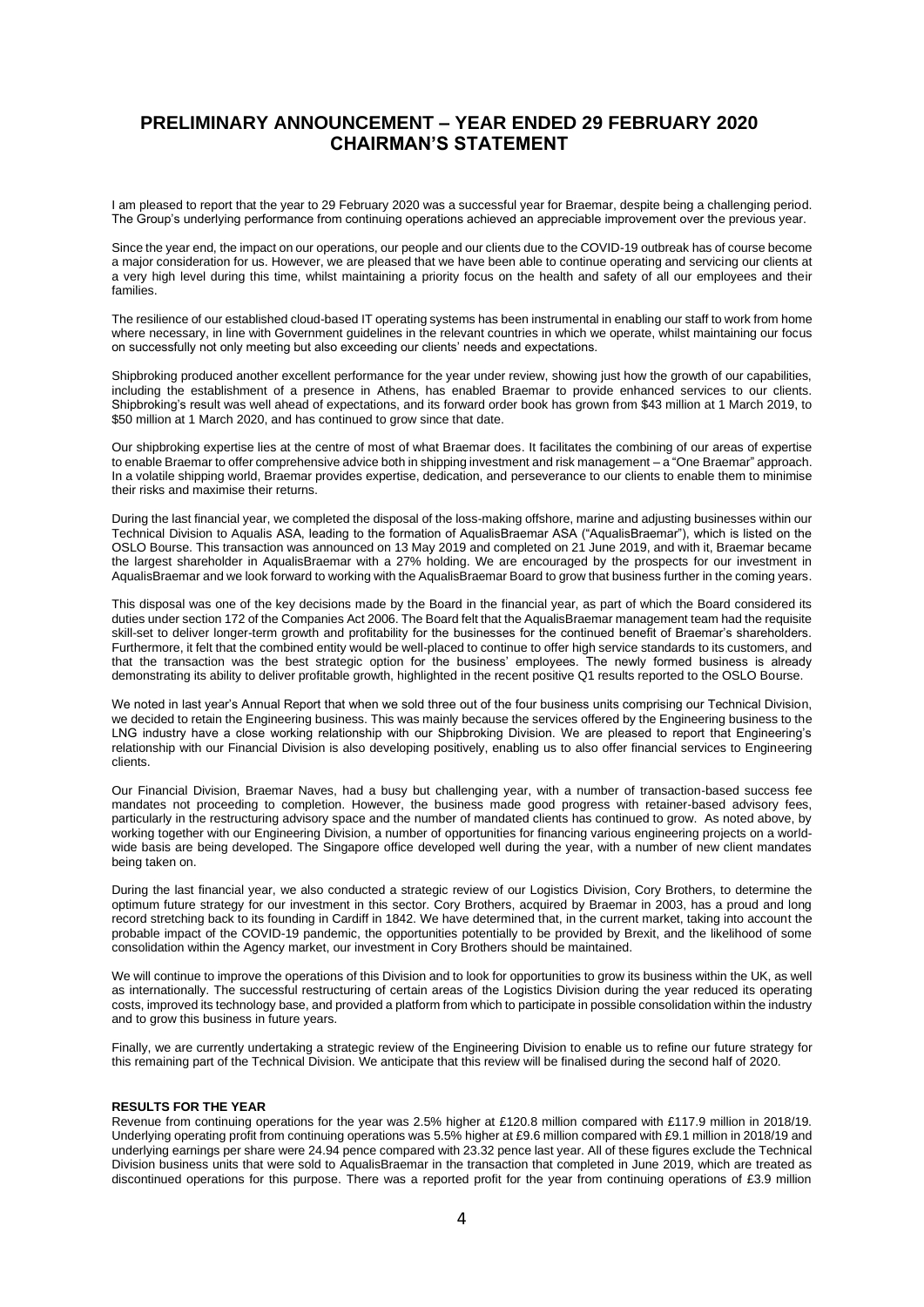(2019: loss of £4.7 million) after taking into account other specific items of £3.1 million (2019: £12.0 million), mainly due to acquisition and disposal related expenditure which are further detailed in the Financial Review

The Shipbroking Division performed extremely well achieving an operating profit of £11.7 million (£9.3 million), which showed growth of 26% on revenue that grew by 9% to £82.4 million (2019: £75.7 million). This growth was largely driven by the Tankers desk (both deep sea and specialised) particularly in the second half of the year, but all desks had a good year. The forward order book grew by 16% to \$50 million as at 1 March 2020 (2019: \$43 million) and with a higher proportion due to be delivered in the next twelve months than was the case last year. The order book has continued to grow since the year-end.

Our Financial Division, which was created following the acquisition of NAVES Corporate Finance GmbH in September 2017, had a disappointing year. Although it remained very active, revenues fell from £7.0 million in 2019 to £5.9 million this year due to lower levels of transaction related fees. Operating profits were £1.1 million, down from £2.1 million in the year to 28 February 2019.

Cory Brothers, our Logistics Division underwent a year of restructuring and cost management that delivered increased profits at £1.0 million (2019: £0.8 million) despite revenue that reduced by 9% to £29.3 million (2019: £32.1 million).

Our Engineering Division reported a loss of £1.4 million (2019: £0.2 million) from flat revenues and full provisions for historic bad debts, in what was a year of disruption due to the sale of the rest of the Technical Division.

There was a loss for the year from discontinued operations of £0.9 million (2019: £22.7 million), which resulted from the trading loss made by the assets disposed of to AqualisBraemar in June 2019, whilst still in Braemar's ownership. Reported profit for the year was £4.0million (2019: Loss £27.4 million).

#### **STRATEGY**

In recent years, Braemar's business has been directed at meeting the growing expectation from our clients for an integrated, comprehensive service offering which can meet many (if not all) of their needs Braemar's depth and breadth of experience, coupled with its integrated, comprehensive expert advice, market research and intelligence , enables our experienced Chartering and Sale and Purchase brokers to partner with our professional specialists in corporate finance, derivatives, engineering and technical consultancy to facilitate superior outcomes for our clients – the "One Braemar" approach. We are committed to developing and maintaining long-term relationships with our clients, to assist them in maximising their opportunities, whilst minimising their costs and risk.

The Shipbroking Division's ongoing strategy of growing its capability into new geographies and into new areas of business has continued to provide positive momentum to its performance. We have recruited selectively in areas in which we wish to grow, whilst at the same time encouraging our younger talent to develop within our expanding business. The promotion of several of our younger brokers into newly introduced Associate Director positions has been positively received.

This year is the second full year of ownership of the Braemar Naves corporate finance business, which continued to grow and to interface more closely with the Shipbroking Division, delivering a tailored experience for our clients pursuant to our "One Braemar" strategy. However, due to the state of the shipping financial markets, Braemar Naves was not able to achieve the level of transaction fees that we had been expecting. Nonetheless, it continued to increase the number of retainer-based clients and has developed a healthy pipeline of prospects. We expect Braemar Naves to perform more strongly in the year ahead, particularly as the business was founded on the back of the distressed debt markets following the Financial Crisis in 2008.

The year proved to be a challenging one for Cory Brothers, our Logistics Division, with a restructuring and cost cutting exercise being actioned. Whilst this meant that its performance was ahead of the prior year, but behind budget for this year, it nonetheless showed its resilience. Our strategic review completed recently confirmed that there are a number of opportunities for consolidation in the Agency market. Cory Brothers, with its strong pedigree and long history, combined with its continuing improvement in IT systems, is well-placed to participate in this market. In addition, due to the nature of the markets in which it operates, it achieves a good return on the capital employed, even though its operating margin is relatively low.

As mentioned above, our strategy for the future development of our Engineering Division, Wavespec, is currently under review, and we will announce the results of this in due course.

The combination of the bulk of our Technical Division's business with the business of Aqualis created AqualisBraemar, a market leader in offshore, marine, adjusting and renewables (particularly Offshore Wind), with global coverage. With our 27.3% holding potentially rising to 33% (depending on the conversion of our performance-related warrants measured over the two-year period to 31 March 2021), we have a very strong investment platform from which to grow our participation in these markets. There is a very experienced management team at AqualisBraemar, which has been appropriately incentivised to grow the reach and profitability of that business, enabling Braemar to benefit still further.

#### **DIVIDEND**

On 23 April 2020, we announced that the Board would not be recommending a final dividend for the year to 29 February 2020. In reaching this decision, the Board considered a number of matters, including those set out in section 172 of the Companies Act 2006. The decision was made against the background of the COVID-19 outbreak, and the uncertainty of the extent and duration of its impact on Braemar's operating performance. The Board needed to balance a final dividend declaration against the potential longer-term consequences of reducing the Company's cash reserves available to support any impact on trading, and the potentially competing demands of other stakeholders and alternative opportunities for investing these funds to grow the business. At the time of producing this statement, many parts of the world are still in varying states of business and social lockdown and so it is still too early to determine the full impact of the outbreak. Although current trading is not yet showing any further evidence of decline, we believe it will be some time before we are able to know the full effects with confidence.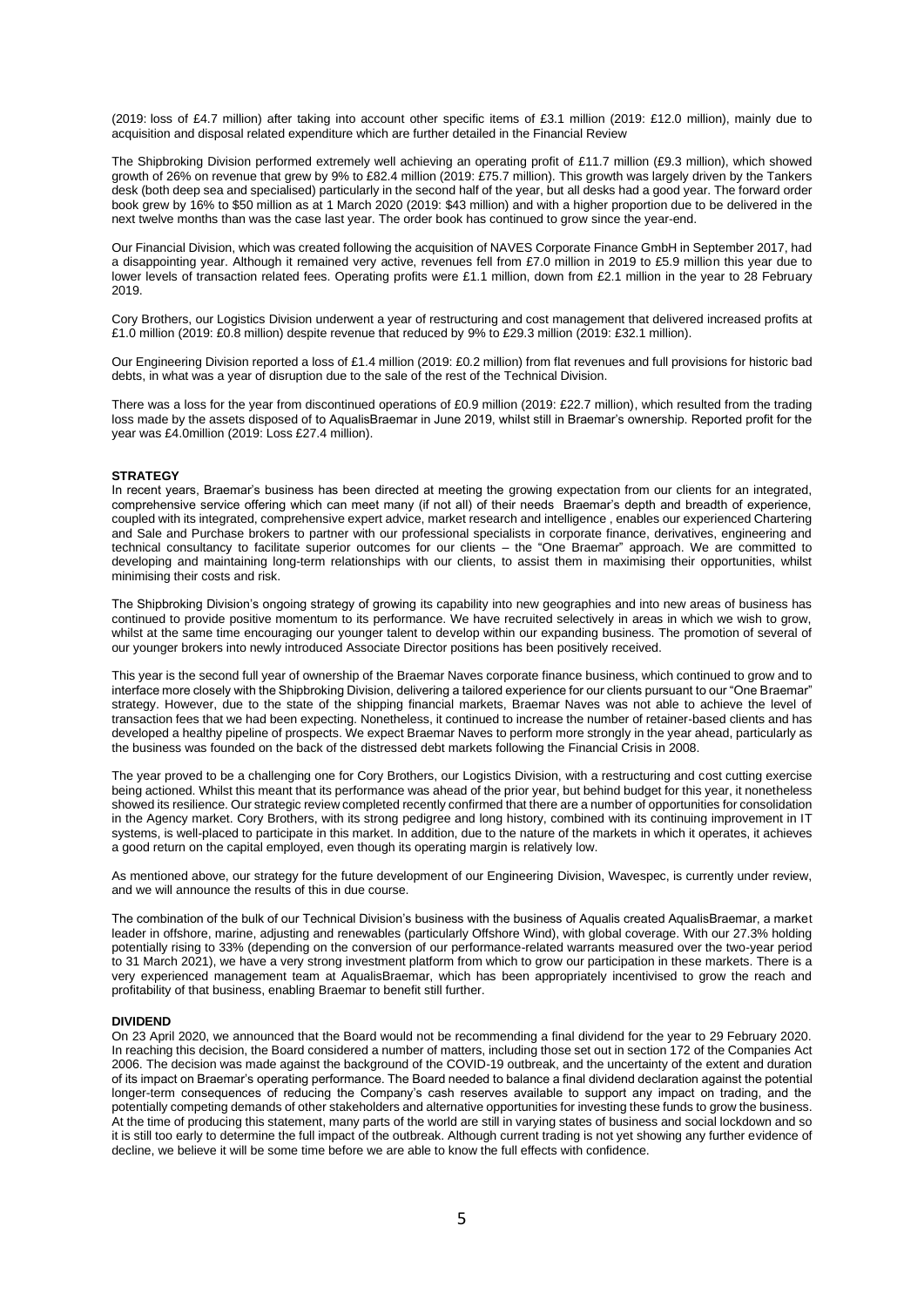It remains the Board's intention to return to paying a dividend once the economic outlook is more certain, and provided that the Company's financial position supports this.

#### **BOARD OF DIRECTORS**

There were a number of changes to the Board during the financial year.

As reported in the 2019 Annual Report, I was appointed to the Board as Chairman on 15 April 2019 when David Moorhouse retired, and Nick Stone was appointed as Group Finance Director on 1 April 2019. On 27 July 2019, James Kidwell retired after serving on the Board for seventeen years, spending ten years as Group Finance Director, and seven years as Chief Executive. On behalf of the Board, I would like to take this opportunity to thank David and James for their contributions.

As announced at the time of James' retirement, the Board requested that I take on the role of Executive Chairman on an interim basis, whilst we determined the future structure and direction of the business. It has always been the Board's intention to appoint a new Chief Executive Officer when the time is right and we will update shareholders when there is progress in this matter.

On 15 June 2020, the Board appointed Nick Stone to the position of Group Chief Operating Officer, which responsibility he will fulfil alongside his current role of Group Finance Director. On behalf of the Board, I congratulate Nick on this well-earned appointment, and look forward to his continuing the significant contribution that he has made to the Group since his appointment as Group Finance Director.

#### **COLLEAGUES**

On behalf of the Board, I would like to express our sincere thanks and congratulations to all of our employees who have "gone the extra mile" for colleagues and clients during these unprecedented times. We know that it has not been easy, with many family, personal and business issues providing day to day conflicts, but we are extremely proud of the way our people have responded to the challenges created by the onset of COVID-19.

Braemar's people are its key ingredients in value creation, and we are committed to the ongoing development of our staff. Their career growth is a key part of our succession planning.

#### **OUTLOOK**

To grow the Braemar brand still further, and to increase market awareness and understanding of the range of services that Braemar offers to its clients, we are currently engaged in the early stages of a review of our global branding, marketing and communications strategy. This will ensure that we maximise the opportunity from operating as "One Braemar" across the Group and will be of benefit to all Group operations.

Our Shipbroking Division has started the current year reasonably strongly, with high levels of activity in some of its markets, more than offsetting a slow-down in certain other areas. We expect the market to remain volatile for the rest of the year, and for the Shipbroking Division to continue to win business and grow market share during this period, as we continue to invest in our people and to expand into areas of opportunity. With the start to the year that we have already experienced, and with the strong outlook ahead, we are optimistic that the Shipbroking Division will have another good performance this year.

The Financial Division continues to develop and strengthen its reputation, and to grow into more geographies, benefiting from belonging to the broader Group. The current disruption in the value of shipping portfolios, particularly in the cruise liner market, offers additional opportunities for growth for our strategic and restructuring advice. We expect the Financial Division to show an improvement this year.

The Logistics Division has opportunities to advance in the current climate and is well-positioned for post Brexit supply chain support and to play a role in the likely consolidation that will take place in the Ships Agency market.

The Engineering Division has positive longer-term prospects, particularly in the LNG sector, although the impact of COVID-19 has disrupted certain of its nearer-term prospects. However, the combination of our Engineering expertise with our Shipbroking and Financial skills, positions it well for providing comprehensive consulting advice to our clients.

The AqualisBraemar business is now re-balanced for growth, and with the continuing drive for improved profitability and cash generation by the strong management team, we look forward to an improved performance in 2020/2021. There are good opportunities for further consolidation in this sector, and AqualisBraemar will be in a strong position to play a major role.

The ongoing development of our strategy to integrate our service offerings in order to provide higher value-added services to our clients should continue to improve our results, to the benefit of all our stakeholders. The year has started well and current trading is resilient, despite the ongoing impact of COVID-19, and therefore we look forward to the year ahead with cautious optimism.

#### *Ronald Series Executive Chairman* 15 June 2020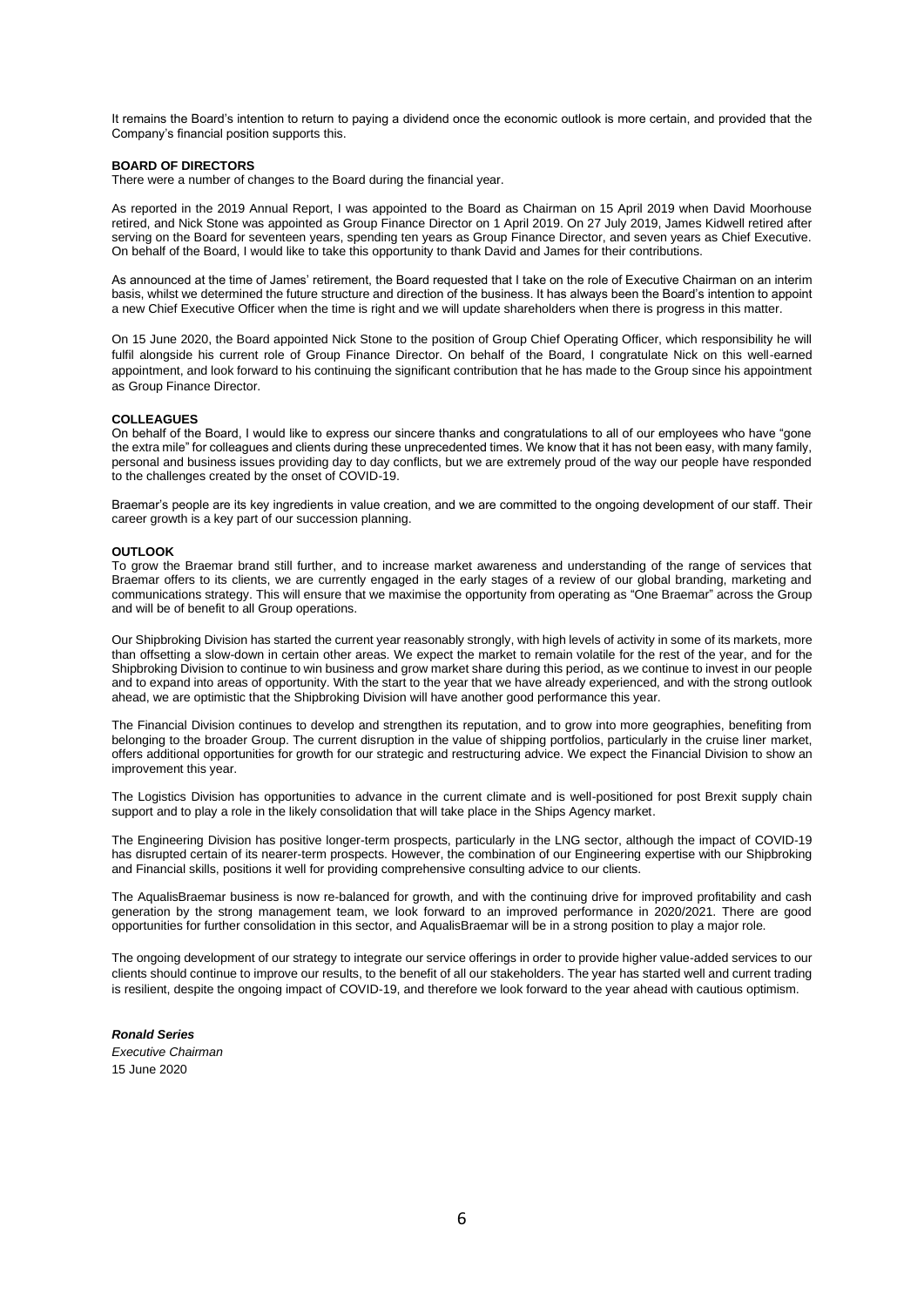# **REVIEW OF OPERATIONS**

*"We believe that in the volatile and increasingly complex world of shipping, it takes expertise and experience to enable more prosperous and secure global trade"*

During a year of significant activity due to the sale of the bulk of the Technical Services Division and reviews of two of the other Divisions, the business showed growth of 2.5% in revenue and 5.5% in underlying operating profit. This was led by the Shipbroking Division which grew revenue by 9% and operating profit by 26% taking advantage of volatile markets, particularly by the Tankers desk. This strong performance was supported by the Logistics Division which grew operating profits by 22%, despite a decline in revenue, due to strong cost management and restructuring during the year. The other two divisions, particularly Engineering, had weaker performances.

# **SHIPBROKING DIVISION**

|                             | 2019/20 | 2018/19 |
|-----------------------------|---------|---------|
| Revenue                     | £82.4m  | £75.7m  |
| Underlying operating profit | £11.7m  | £9.3m   |

The Shipbroking Division had an excellent year and achieved a full year performance of strong revenue growth well ahead of their expectations. Underlying operating profits were £11.7 million, 26% higher than the prior year and the division continued to invest in new teams. The forward order book at 1 March 2020 was \$50 million, significantly ahead of the \$43 million held at 1 March 2019 and has continued to grow since the year end. The diversification of the business across a number of broking markets and the cross-desk trading has been a significant contributor to this success.

We continued with our broking recruitment plan and diversification, adding further talent to our broking teams across most sectors, but particularly in Tankers, Offshore and Securities. We intend to continue this process and recruit selectively where we identify opportunities to grow further. During the year, we established a presence in Athens and are planning to open an office in Geneva in order to strengthen our geographic coverage.

We have added to our management with the recently appointed Managing Director of our Asia Pacific region to support our growth in that area and we see opportunities in both Wet and Dry sectors. We have also added a Human Resources Director for the division to strengthen our management processes in this area as our people are our critical resource. The disruption to our working environment due to COVID-19 has been significant and all teams have been working from home since the second week of March. However, the broking teams and their management have responded well and ensured that the impact on the service levels to our clients has been minimised.

The diversification of our Shipbroking Division has again paid benefits with a slightly weaker year in Dry Cargo being more than offset by very strong performances by the Tankers and Specialised Tankers and Gas desks, as well as growth in the other desks.

#### **Tankers**

During the first half of the 2019 calendar year, tanker demand was insufficient to compensate for the large number of new vessels that were delivered into the tanker market. However, the market started to improve by mid-year as tankers were withdrawn from the spot market to have exhaust scrubbers installed to comply with the IMO's regulations on Sulphur emissions. By October 2019, with vessel supply already tight, a combination of US sanctions and other geopolitical factors curtailed supply further. This led to a sudden rush to fix the remaining available spot tonnage and produced one of the steepest rises in vessel earnings the market has seen in recent years. The ongoing geopolitical insecurity kept the spot market at elevated levels for the remainder of the year.

As 2020 began, efforts to slow the spread of COVID-19 were beginning to reduce oil demand. OPEC producers compensated by cutting exports and the strength in the tanker market began to subside. However, the failure of Saudi Arabia and Russia to reach agreement on production cuts in March 2020 has led to a significant oversupply of crude oil. This oversupply has seen tankers of all sizes used for floating storage leading to a sustained period of market volatility.

The Tankers desk had its best year in recent times and despite uncertainty and volatility within the market delivered a strong increase in revenue. The Suezmax team had a strong year and has expanded to meet the increasing demands of the market.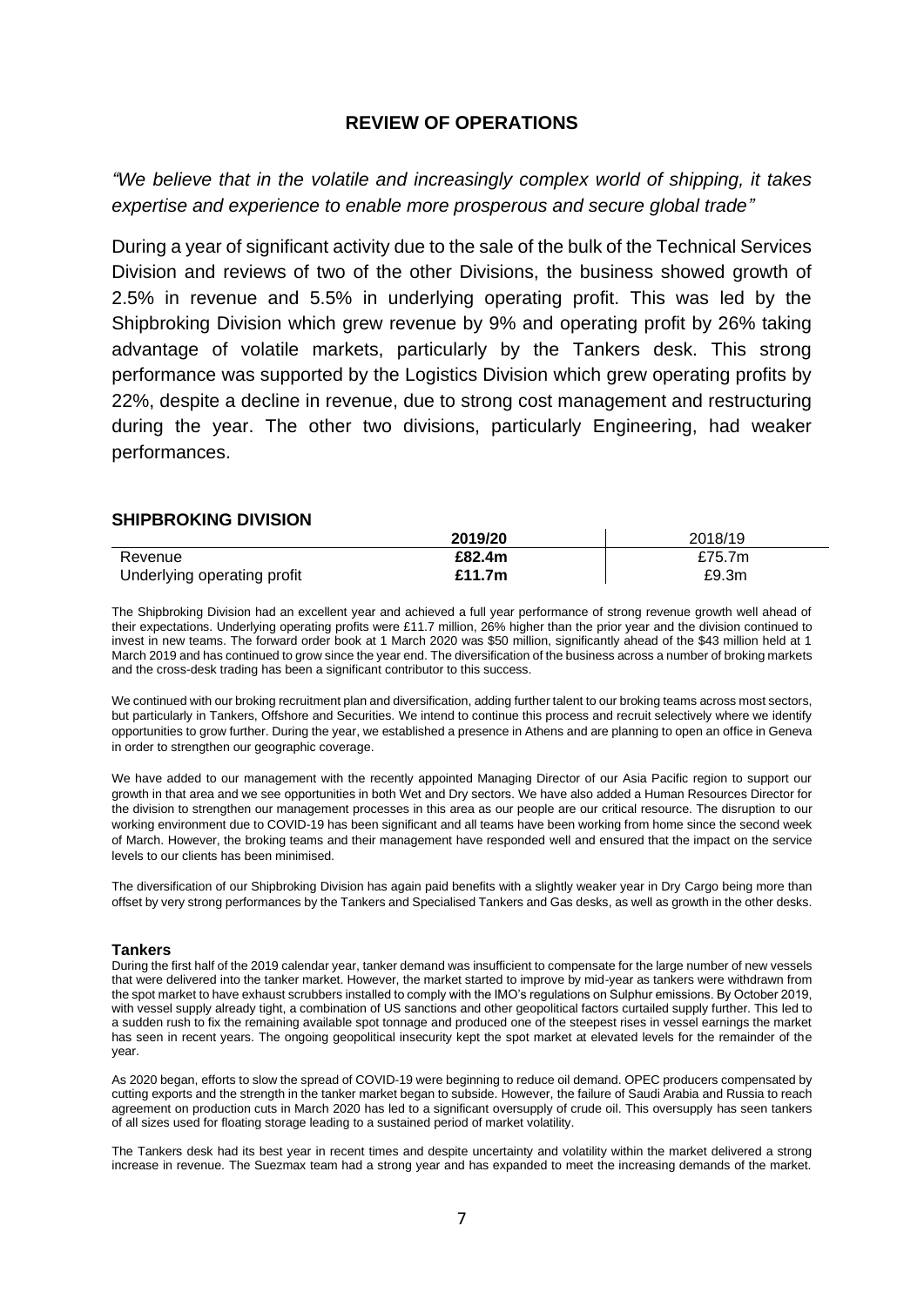The VLCC team increased its market coverage and is at the forefront of the ever-growing Chinese and Indian markets. We are well placed to continue to grow in these regions, having offices in Singapore and India to serve these markets.

We added new brokers to the Refined product and Aframax team, which also generated new business, and we continue to look for opportunities to add to other areas. Overall, the Braemar success story in this area lies in the combination of knowledge and experience within the team, balanced with younger brokers to ensure adaptability and longevity.

#### **Specialised Tankers and Gas**

Our Specialised desk covers the Chemicals, small product tankers, Petrochemical Gas, LPG and LNG markets. This was an area of significant revenue growth during the year with geographical expansion and revenue growth in Singapore and the US. Recruitment of new brokers in London has also continued and new derivative freight forward products are being developed to complement the physical broking. This affords clients greater visibility and liquidity to manage their forward books in line with that already seen in the existing Braemar securities desks.

Margins were at times reduced for Chemical tanker owners, but improved as the year progressed, only to weaken again in recent months due to the COVID-19 lockdown. Storage opportunities drove some short-term demand for the larger product tankers and optimism remains that the market will strengthen again as 2020 progresses.

Last year saw increasing global demand for LPG, especially from China. This resulted in increases in LPG export capacity and a stronger year for the LPG carrier market. Despite the uncertainties created by the COVID-19 lockdown since the year-end, the spot market has seen resilient demand from Asia for LPG to replace short-term shortages created by local refinery closures. The fundamentals for the LPG market remain strong and we expect it to emerge in relatively good shape once the crisis abates.

The Petrochemical market was stable last year with contract volumes healthy for the shorter regional routes. However, the longer haul spot charter contracts were weaker due to increased shipping availability and a trend toward longer term chartering. COVID-19 has led to some pressure on rates as downstream demand shrank in some areas. However, as certain regions, particularly in Asia, start to open up again, there has been an increase in long haul spot demand but it remains to be seen whether these deepsea movements are sustainable once the rest of the world recovers.

Our LNG desk remains predominantly split between London and Singapore, with established co-broking arrangements in Madrid and Tokyo. We have successfully recruited new members to both regional teams maintaining complete market coverage and confirming our place as a global LNG broking desk. Revenue more than doubled during the year, capitalising on the team's growth and a strong spot market, but also from increasing long term charters and Sale and Purchase contracts. The team has effectively diversified its revenue stream to balance fluctuations in the market, and despite a challenging spot chartering outlook for 2021 the desk continues to have a strong forward book. The team is looking forward to the delivery of its second LNG Newbuilding in December 2020 with a 10-year charter attached. Our US Barging business has had one of its best years and we have expanded that business with intention to grow even further into the US market.

#### **Dry Cargo**

The year started with the impact of the Brazilian mining disaster and weather conditions still depressing volumes and charter rates, but conditions improved during the year and earnings were much improved in the second half. The market disruption caused by the number of vessels in dry dock having scrubbers fitted was not as significant as expected with the supply of tonnage being maintained. Overall, the team has performed well both in volume and market share, in what can only be described as a difficult year.

The investment in resources in Singapore in the year to 29 February 2020 is also starting to drive increased volumes and earnings, and plans are in place for increasing European coverage to improve the geographic diversification.

#### **Sale and Purchase and Projects**

The sale and purchase division had another successful year with increased activity in all sectors, especially with respect to new building in the tankers sector. We were involved in multiple newbuilding contracts for VLCCs at the largest shipyard in the world, helping to continue to grow the forward order book. Revenues in this area also increased during the year due to long term charters connected to the new build projects and were well ahead of our expectations despite lower levels of market activity.

We had significant success over the past year in selling tankers at elevated price levels due to the rise in spot rates in the second half of 2019. Volatility and strength in the tanker sector has been reflected in the movement of second-hand values and, more recently, the uncertainty over the impact of COVID-19 on raw material demand has reduced activity in the sale and purchase markets.

#### **Securities**

It was a very strong year for the Wet Forward Freight Agreement ('FFA') partnership with GFI, which exhibited significant revenue growth in what was a volatile market*.* Building on the acquisition of Atlantic Brokers in 2018, the strategy to build a Dry FFA desk has made good progress with a growing customer base and increased revenues. The recruitment of two new senior brokers during the year as brought a balance and critical mass to the team. There was also investment in technology with the launch of a new electronic platform, which has gone down very well in the market place.

#### **Offshore**

The Offshore desk had a good year with increased revenues and profits. It was able to take advantage of a stronger market than in recent years, gaining market share in the process, as well as concluding some good project business. The impact of COVID-19 and the recent falls in oil demand and price are going to have a negative impact in the coming months. However, the recruitment of new personnel in Singapore with the capability to focus on subsea and renewables, as well as oil and gas, will help mitigate that impact.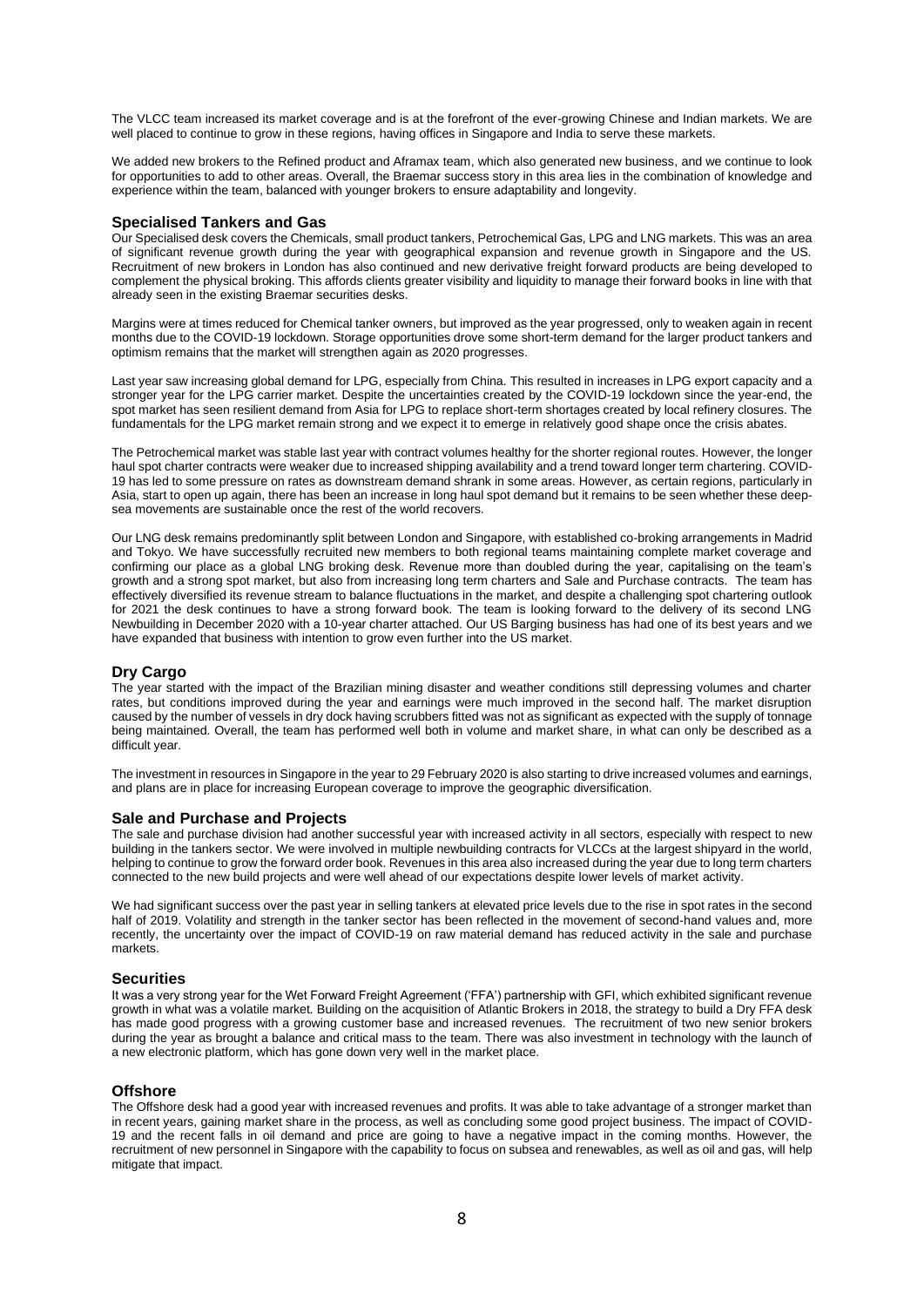### **FINANCIAL DIVISION**

|                             | 2019/20 | 2018/19 |
|-----------------------------|---------|---------|
| Revenue                     | £5.9m   | £7.0m   |
| Underlying operating profit | £1.1m   | £2.1m   |

Since its acquisition by Braemar, Naves Corporate Finance has expanded its global footprint by establishing a presence in London and Singapore together with an ability to work with the Asian financing markets in China, Japan and Korea in particular. Through its close cooperation with both the Shipbroking and the Engineering Divisions it has been able to offer integrated advisory services for private equity and hedge funds. Although it was a disappointing year in terms of profitability, the team has remained very busy with a number of mandates for financing projects that have continued into the current year. Despite the lower level of transactionbased fees, the level of retainer advisory fees continued to grow and more than covered operating costs.

Restructuring and related services continued to contribute significantly to the performance of the Division. During 2019/2020 it supported restructurings in Germany, Greece, Singapore and Malaysia. A particular focus was the offshore support vessel market. The pre- and post-insolvency management business, which had a specific emphasis on Germany, shrank and therefore we adjusted the personnel in this business accordingly. In the new financial year 2020/2021, our restructuring business has been benefitting from the global downturn. The division is currently mandated for the restructuring and recapitalisation of a number of international companies, which proves the successful shift of the focus from the German to the international market. It is also actively pursuing other mandates across the globe, including LNG project financings in Africa.

The Financial and Shipbroking Divisions worked together on the disposal process for a variety of multipurpose offshore vessels, tankers and dry bulk vessels, as part of the wind down of a number of loan portfolios. Since the beginning of the new financial year and as a result of the COVID-19 crisis, a slow-down in this activity has been observed, partly because of difficulties in handing over vessels to the new owners, and partly because of gaps in perceived valuations. However, the pressure on loan portfolios is expected to increase and to result in more activity as the COVID-19 lockdown is relaxed.

The volume of loan portfolios transacted was significantly lower than in preceding years, as was our mandate pipeline in this sector. The financial asset management business benefitted from several exits which led to healthy commission income in this area, although related retainer income will decrease as a result. The market for loan portfolio disposals is expected to be relatively quiet as crises usually have a significant lead-in time. Higher levels of activity are expected in this area in 2021.

The Singaporean office became profitable in the second half of the financial year, following the success of a number of equity financings in Asia. Income generation remains strong in the new financial year so far, and headcount is being increased accordingly. A presence is being established in Athens alongside Shipbroking colleagues with the first employee already located there and further recruitment planned.

# **LOGISTICS DIVISION**

|                             | 2019/20 | 2018/19 |
|-----------------------------|---------|---------|
| Revenue                     | £29.3m  | £32.1m  |
| Underlying operating profit | £1.0m   | £0.8m   |

The Logistics Division, Cory Brothers has extensive industry experience and a worldwide reputation for delivering on customers' requirements. The business provides a high-quality service which is carried out by experienced staff based in the UK and overseas.

It was a year of careful cost management and restructuring in Cory Brothers with a rationalisation of offices in both the UK and overseas and the Division's head office was successfully relocated from Felixstowe to Ipswich. At the same time, investment has been made in technology to support both areas of the business and to improve efficiency and greater online client interaction.

In total, annualised costs of £0.6 million were saved, leading to an operating profit that grew by 22% despite a fall in revenues of 9%. This has placed the Division in a stronger position to grow sustainable profits in future years.

#### **Port and hub agency**

The ship agency business services UK ports, the port of Singapore, North America and the Netherlands and has joint arrangements with a number of worldwide agency partners via our UK-based hub management business.

The majority of our port agency business arises from our activity in UK ports where we are a clear market leader, together with our global hub activity which is coordinated out of the UK. There was a reduced level of activity from Cory Brothers' biggest hub customers, but the UK port agency business held up well, and globally the agency business delivered higher margins at 9.6% versus 8.5% the previous year. Cory Brothers continues to face competitive challenges from both established and new operators in the UK, but its long-established relationships and reputation for excellent customer service have meant that the impact in the year was not significant.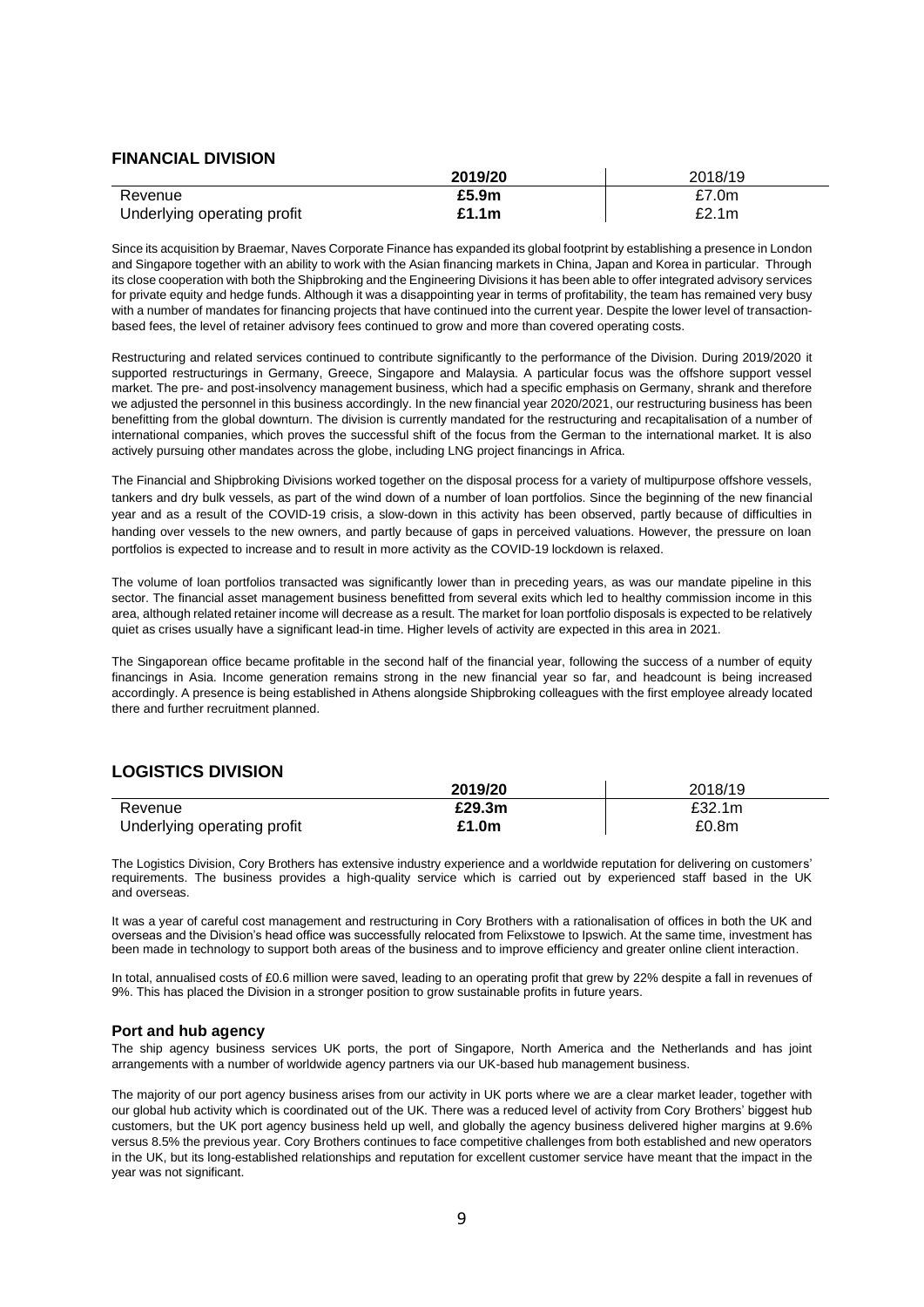#### **Liner agency and freight forwarding**

The liner agency business has maintained its long-standing relationships with key clients on the basis of high service levels in challenging markets notwithstanding clients and potential clients taking the service in-house or reducing their demands. As a result, revenues declined by 14% versus the prior year. In freight forwarding, the business with key customers remained solid whilst export business grew significantly. However, this was offset by contraction in our imports business and road haulage. The Brexit uncertainties generated a number of opportunities for gaining additional customs clearance work which may turn into increased volumes in 2021 depending on how the EU exit negotiations progress.

The new financial year has started positively, in particular within the hub and port agency. The changes made during 2019 have ensured the division is rightsized to weather the COVID-19 crisis, minimising the need for any Government support that has been seen throughout the sector. Volumes of business in the main trading areas have seen minimal reduction thanks to the broad business base both nationally and internationally. Growth opportunities are being identified in both agency and logistics sectors, linked to a strong continued market presence, a weakening of competition and the implementation of enhanced digital platforms.

# **ENGINEERING DIVISION**

|                             | 2020/19    | 2018/19           |
|-----------------------------|------------|-------------------|
| Revenue                     | £3.1m      | £3.1 <sub>m</sub> |
| Underlying operating profit | $£(1.4)$ m | $E(0.3)$ m        |

The Engineering Division, Wavespec, had a year of considerable disruption due to its demerger from the larger Technical Services Division. Although revenues remained constant, the degree of third-party sub-contractors required to execute the site supervision work, and a number of bad debt provisions, led to a significantly higher loss for the period.

Costs have been managed carefully and resources reduced to the minimum necessary to maintain critical mass in the LNG arena. The contribution of the LNG expertise is highly valuable to the Shipbroking and Financial Divisions, and there are a number of potential joint project opportunities for which no material financial recognition has yet been taken.

For a number of years, the engineering team has been working on an LNG containment system design with a number of industry partners, which is yet to receive design approval for commercial use. A number of invoices for services provided to this project over the last two years, totalling £0.4 million, are more than 12 months outstanding and have therefore been provided for in full in the 2020 results. Progress for funding the design to the production stage had been making good progress until the COVID-19 crisis hit and activity stalled. The ongoing review of this division is looking in part to identify ways to ensure that the division can continue to support the partners without being exposed to future losses.

# **AqualisBraemar**

|                             | 2019   | 2018   |
|-----------------------------|--------|--------|
| Revenue                     | £41.6m | £28.4m |
| Underlying operating profit | £1.0m  | £1.9m  |

#### Note: Braemar has 27% ownership and accounts for this as an associate

During the past year, AqualisBraemar opened several new offices including Moscow, Tokyo and a renewables branch office in Busan, South Korea. The business has grown from 19 locations worldwide, to almost 50 strong. This is a result both of the acquisition of the Technical services businesses from Braemar during the year as well as the opening of new offices where opportunities have become available. The opening of additional offices is under focus.

The AqualisBraemar business has a focus on capital efficiency and free cash flow, which should lead to significant improvements in profitability and return on invested capital. Much of the anticipated synergies at the time of the transaction have already been realised, but the impact of the COVID-19 outbreak on global markets may delay the delivery of further underlying improvements. Of particular interest is the significant organic growth in the offshore wind market, which continues to attract major private and national government investment.

There is good opportunity for further consolidation in this sector, and AqualisBraemar will be a strong contender to play a meaningful role.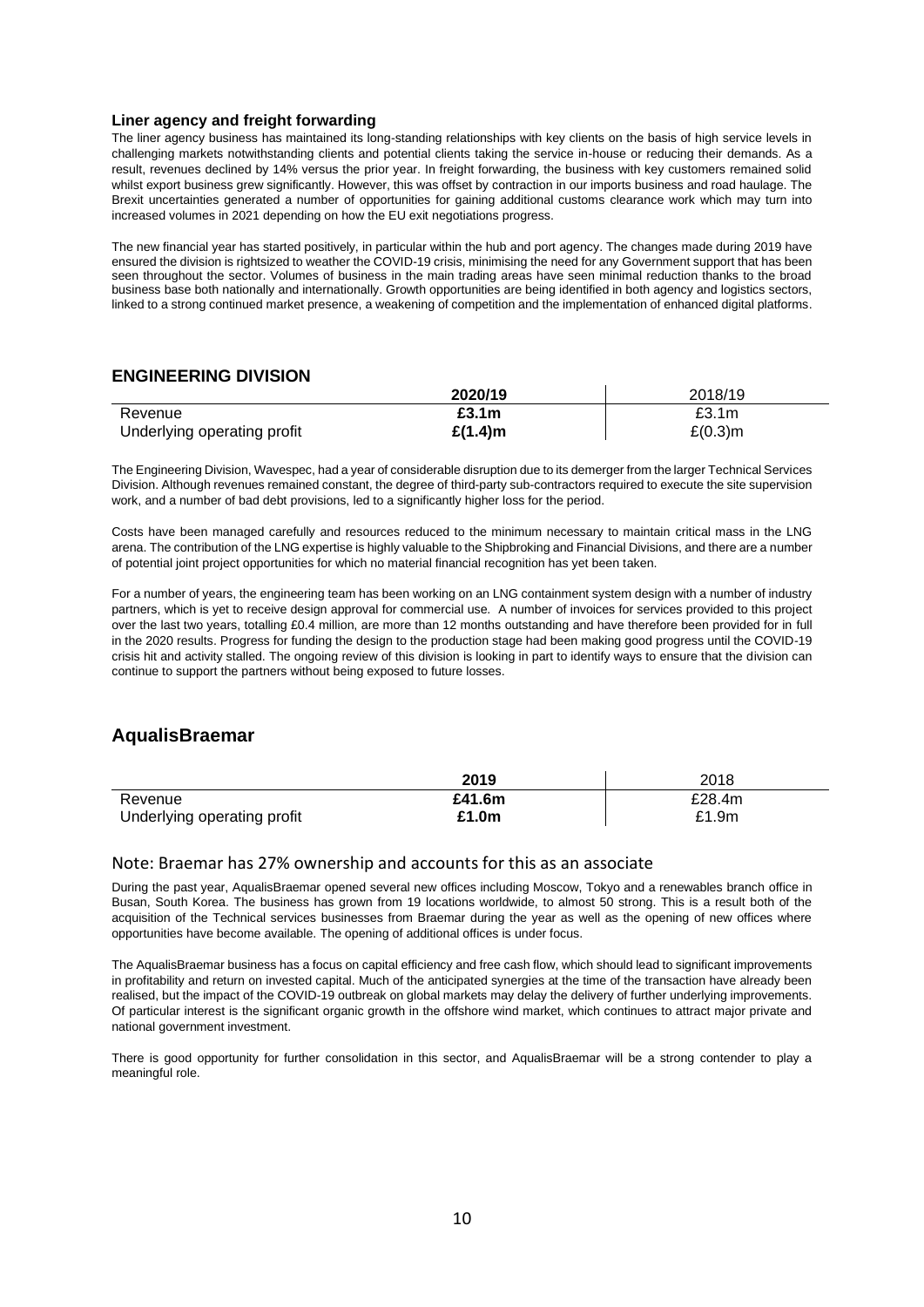# **Financial Review**

# **HIGHER REVENUE AND IMPROVED UNDERLYING PROFITABILITY**

A very strong year for the Shipbroking Division and the results of management action in the Logistics Division are evident in the increased underlying operating profit from continuing operations delivered during the year.

|                                                   | 2020      | 2019      | 2018       |
|---------------------------------------------------|-----------|-----------|------------|
| Summary income statement 2020                     | £'000     | £'000     | £'000      |
| Revenue                                           | 120.794   | 117,853   | 103,053    |
| Cost of sales                                     | (23, 399) | (24, 892) | (24, 6738) |
| Operating costs                                   | (84,919)  | (80, 971) | (68, 193)  |
| Central costs                                     | (2, 857)  | (2,924)   | (2,855)    |
| Underlying operating profit before specific items | 9,619     | 9.066     | 7,322      |
| Acquisition and disposal-related expenditure      | (2,008)   | (10,960)  | (9,067)    |
| Restructuring costs                               | (1, 336)  | (759)     |            |
| <b>Operating (loss)/profit</b>                    | 6,275     | (2,653)   | (1,745)    |

#### **Overview**

Both Underlying and Statutory operating results have improved, with operating profit increasing to £6.3 million from a loss of £2.7 million with the underlying measure increasing from £9.1 million to £9.6 million. The net impact of costs of acquisitions and the accounting treatment for certain items of consideration are separately identified as specific items and have decreased from £11.7 million to £3.3 million. Losses from discontinued operations were significantly lower at £0.9 million (2019: (£22.7 million)) and, as a result, reported profits for the year were £4.0 million compared to a loss of £27.4 million in the previous year.

#### **Direct and operating costs**

Cost of sales comprise freight and haulage costs incurred in the Logistics Division and payments to sub-contractors, materials, and other costs directly associated with the revenue to which they relate to in other divisions. Operating costs have increased primarily due to the increased levels of bonus in the Shipbroking Division.

#### **Specific items**

We have separately identified certain items that we do not consider to be part of the ongoing trade of the Group. These significant items are material in both size and/or nature and we believe may distort understanding of the underlying performance of the business. These are summarised below:

#### *Acquisition & disposal related expenditure*

We have accounted for £2.0 million (2018/19: £10.7 million) acquisition-related charges during the year, for the acquisitions of NAVES Corporate Finance GmbH and Atlantic Brokers Holdings Limited. Of these acquisition-related specific items, £7.2 million was paid during the period in cash.

Of the total charge of £2.0 million, the Group incurred £1.2 million of costs which are directly linked to the acquisition of NAVES (2018/19: £8.0 million). These include £0.9 million of post-acquisition consideration payable to certain sellers under the terms of the acquisition agreement. The acquisition agreement included substantial payments to the working vendors, conditional on their continuing employment, some of which are related to the profitability of the Financial Division during the first three years of ownership. The estimate of the amount payable under these 'earn-out' provisions has decreased significantly in the period and therefore the total charge has reduced accordingly. These elements of the consideration will be accounted in the income statement over the relevant period.

Costs incurred on the Braemar Atlantic acquisition were £1.1 million (2018/19: £2.5 million) of post-acquisition consideration payable to certain sellers under the terms of the acquisition agreement.

When we acquired ACM Shipping Group plc in July 2014, we established a share plan to retain key staff. The cost of this share plan is categorised as acquisition-related expenditure and the charge in the year was £0.1 million (2018/19: £0.1 million).

The final element of this is a credit of £0.4 million relating to an increase in the carrying value of warrants for shares in AqualisBraemar granted as part of the disposal of the majority of the Group's Technical Division in June 2019. This credit is as a result of an increase in the expected value of the warrants according to the forecasts made by AqualisBraemar and reflected in their balance sheet as at 31 December 2019. Since our balance sheet date of 29 February 2020, AqualisBraemar has reduced its forecasts as is described in note 9.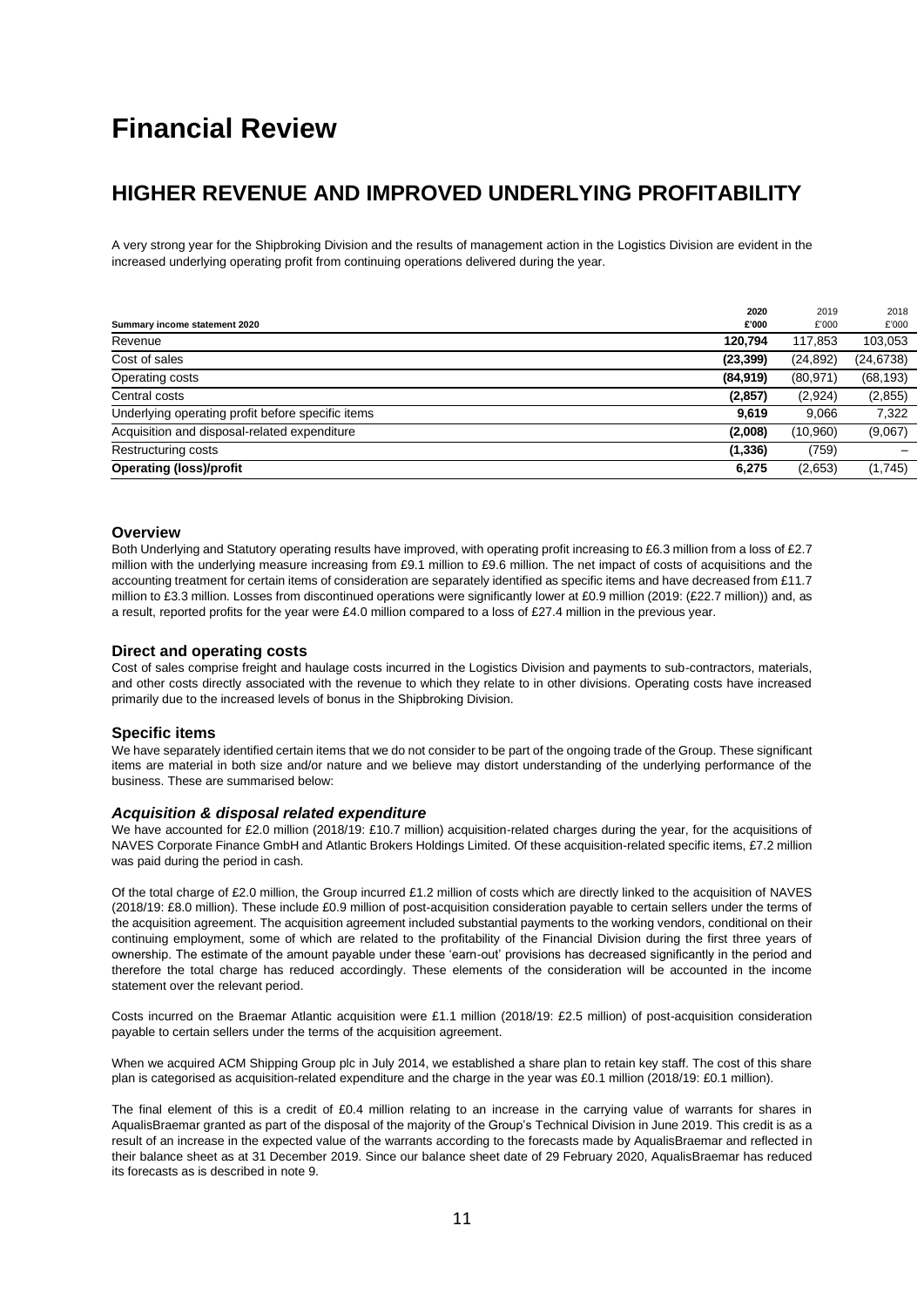### *Discontinued operations*

Following the disposal of the majority of the Group's Technical Division in June 2020, we have classified these business units as a discontinued operation. Consequently, the results from these operations do not form part of the Group's underlying performance. Comparative periods have been restated to reflect consistent reporting between periods. In the prior year period we also report the losses made on the disposal of Braemar Response in October 2018 in this classification.

The discontinued operations made a total post-tax loss of £0.8 million during the period of ownership in the year. There has also been a further loss on disposal recorded of £0.1 million as a result of the settlement of certain warranty claims made by AqualisBraemar over and above estimates that had been made at the time of the disposal.

In the prior year a loss of £22.7 million was reported, of which £1.4 million relates to the disposal of Braemar Response and £21.3 million to the impact of the disposal of the Technical Division business units. It is an aggregation of the trading losses and an estimate of the loss that will be made upon completion and can be explained in more detail as follows:

| Loss on discontinued operations                   | 2019/20<br>£'m | 2018/19<br>£'m |
|---------------------------------------------------|----------------|----------------|
| Total loss made in the year by Technical Division | 0.8            | 1.7            |
|                                                   |                |                |
| <b>Tax Credit</b>                                 |                | (0.1)          |
| Restructuring costs and attributed interest       | 0.1            | 0.6            |
| Write down of intangible assets                   |                | 6.1            |
| Estimated impairment of remaining net assets      |                | 13.1           |
| Total reported loss                               | 0.9            | 21.3           |

The assets held for sale at the previous balance sheet date included certain assets and cash that were redistributed to Braemar under a reorganisation that was carried out as part of the disposal and before completion. The impairment of the remaining net assets of the business units was required to align their carrying value to the estimated value of consideration to be received in the sale transaction, net of the anticipated level of fees and other costs incurred.

#### *Other specific items*

We have incurred £1.3 million of one-off costs related to a restructuring program in the Logistics Division and to Board changes during the year. In the previous year we revalued our investment in seats on the London Tankers Brokers Panel in line with third party transactions in the period.

#### *Share of associate profit for the period*

The reported share of associate profit for the period relates to the 27% ownership of AqualisBraemar, acquired in June 2019 in return for the disposal of the Technical Division business units. The reported profit of £0.4 million comprises a share of trading losses of £0.3 million and a profit of £0.7 million relating to the revaluation by AqualisBraemar of the net assets acquired by way of a bargain purchase, immediately following the transaction. This element is a one-off revaluation and therefore is treated as a specific item and not part of underlying profits.

AqualisBraemar approved a dividend of NOK 0.2 per share at their recent AGM which will be paid during June 2020 and will total around £0.3 million for our shareholding.

#### *Adoption of IFRS 16*

During this accounting period the Group adopted IFRS 16 'Leases' and there are various references to the movement in assets and liabilities in the notes to these accounts. The overall impact on the Balance Sheet is summarised in the table below.

| <b>Non-current Assets</b>               | £'m     |
|-----------------------------------------|---------|
| Increase in Property, plant & equipment | 9.5     |
| <b>Current Assets</b>                   |         |
| Increase in Finance lease receivable    | 3.2     |
| <b>Current Liabilities</b>              |         |
| Increase in short term borrowings       | $-3.9$  |
| <b>Non-Current Liabilities</b>          |         |
| Increase on long term borrowings        | $-10.9$ |
|                                         |         |
| Net Impact of IFRS 16 on net assets     | $-2.1$  |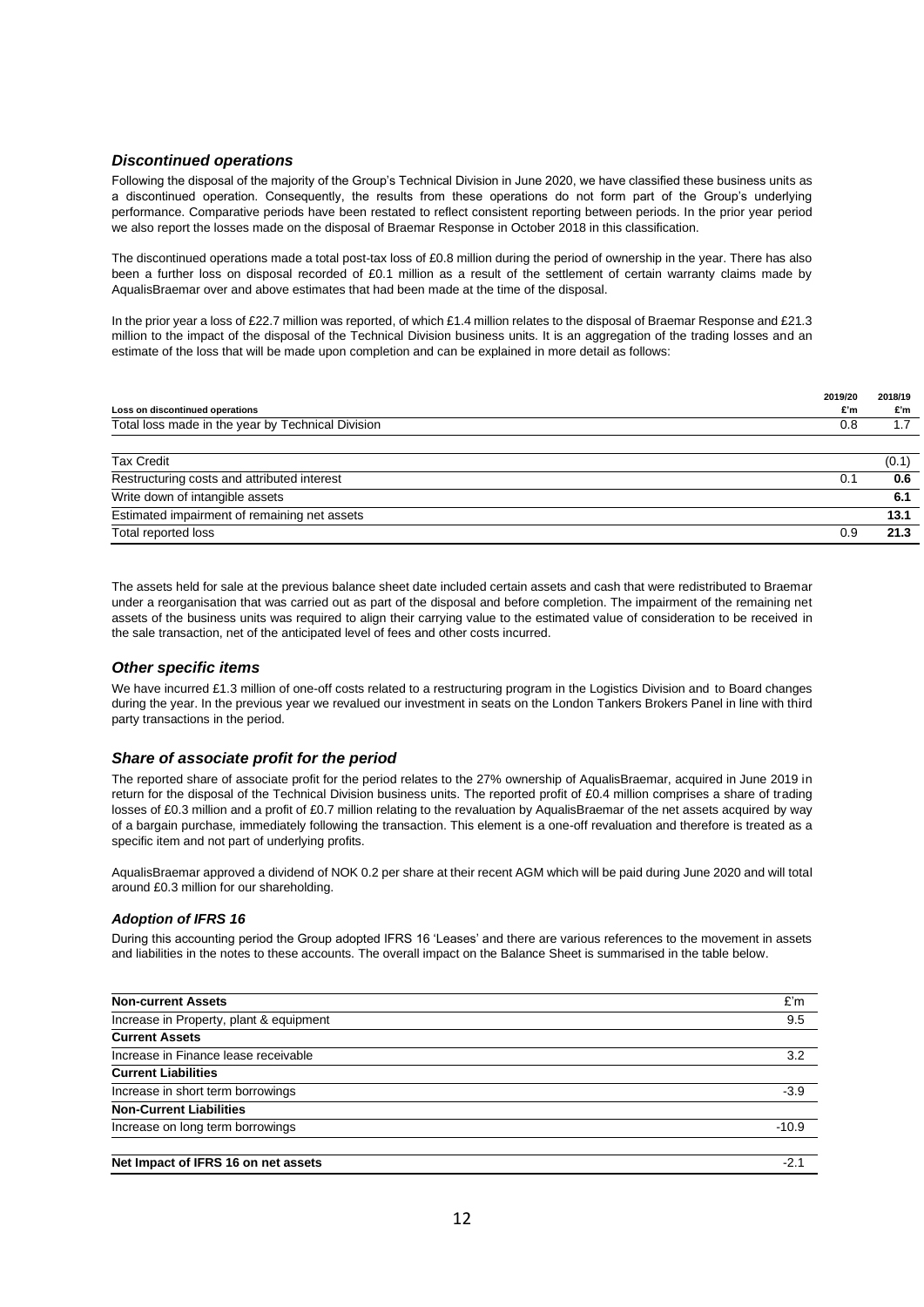The impact of IFRS 16 on reported profit before tax in the Income Statement is immaterial although there is an impact between the reported operating profit and net finance cost. Without the implementation of this standard the reported underlying operating profit would have been £9.3 million and underlying finance costs would have been £1.5 million.

#### *Finance costs*

The net finance cost for the year of £1.9 million (2018/19: £1.2 million) reflects the cost of working capital associated with the facilities structures held with HSBC, the interest payable on financing and convertible loan notes associated with the acquisition of NAVES and the interest charge associated with right of use assets under IFRS16. £1.4 million has been attributed to underlying operations including £0.3 million for the IFRS 16 charge (2018/9: £1.2 million), and £0.5 million to the NAVES acquisition (2018/9 £0.8 million). In 2018/19, £0.3 million was charged to discontinued operations.

#### **Capital expenditure**

In 2019/20, total capital expenditure was £1.7 million (2018/19: £1.7 million). The most significant item of capital expenditure relates to software as we continue the improvement of our operating and finance systems.

#### **Balance sheet**

Net assets at 29 February 2020 were £57.5 million (2019: £58.4 million). At 29 February 2020, the Group held gross trade receivables before impairment provisions of £31.9 million, up from £31.4 million at 28 February 2019. The proportion of trade receivables provided against increased slightly from 10.3% to 10.6% principally due to delays in collecting receivables in the Engineering Division.

#### *Borrowings and cash*

At the balance sheet date, the Group had a revolving credit facility available to it of £35.0 million with HSBC. Due to the uncertainties of future trading and short-term cash collection as a result of COVID-19, we have received confirmation from HSBC that, subject only to normal procedural matters, the leverage covenant relating to these facilities will be increased to improve headroom.

The Group also has access to a global cash pooling facility in UK, Germany and Singapore which allows efficient management of liquidity between our main regional hubs. The Group operates a pooling arrangement for cash management purposes and at the end of the year the Group had net debt across those pools of £20.0 million (2019: £7.8 million) with the main reason for the increase being the repayment of Loan Notes and deferred consideration associated with the NAVES acquisition.

#### *Retirement benefits*

The Group has a defined benefit pension scheme which was closed to new members during the 2015/16 financial year. The scheme has a net liability of £3.7 million (2019: £2.0 million) which is recorded on the balance sheet at 29 February 2020. The agreed annual scheme-specific funding since the triennial valuation as at March 2014 was a cash contribution of £0.5 million. The triennial funding valuation as at March 2017 was carried out and concluded during 2018 and the result was an unchanged annual employer cash contribution of £0.5 million, which was agreed with the trustees and is being paid in monthly instalments. The next triennial valuation will take place during this financial year.

#### **Convertible loan notes and deferred consideration**

In total, the Group has committed to the issue of up to €24.0 million convertible loan note instruments in respect of the acquisition of NAVES. These convertible loan note instruments are unsecured, unlisted and non-transferable. The notes are Euro denominated and carry a 3% per annum coupon. Each tranche is redeemable on or after two years from the date of issue, by the Group or by the individual holder. The conversion prices were fixed at 390.3p for management sellers and 450.3p for nonmanagement sellers.

The fair value of convertible instruments and deferred consideration as at 29 February 2020 was £10.5 million (2019: £16.9 million). Of the total €24 million, only €21.9 million can now be issued after the measurement of the second earn out in September 2019. The status of maximum future payments (assuming all are redeemed for cash), and future income statement charges can be summarized as below.

| <b>NAVES consideration</b><br>Year Ended | February<br>2021<br>£'m | February<br>2022<br>£'m | February 2023<br>& beyond<br>£'m |
|------------------------------------------|-------------------------|-------------------------|----------------------------------|
| Maximum cash payable                     |                         |                         |                                  |
| Deferred consideration loan notes        | 1.8                     | 1.2                     | 2.5                              |
| Earn out notes                           | 3.2                     | 1.6                     | 3.2                              |
| Maximum Cash Payable                     | 5.0                     | 2.8                     | 5.7                              |
| Expected income statement charge         | 0.6                     | 0.2                     | 0.1                              |

The final value of the February 2023 earnout notes will be determined later this year based on earnings to August 2020.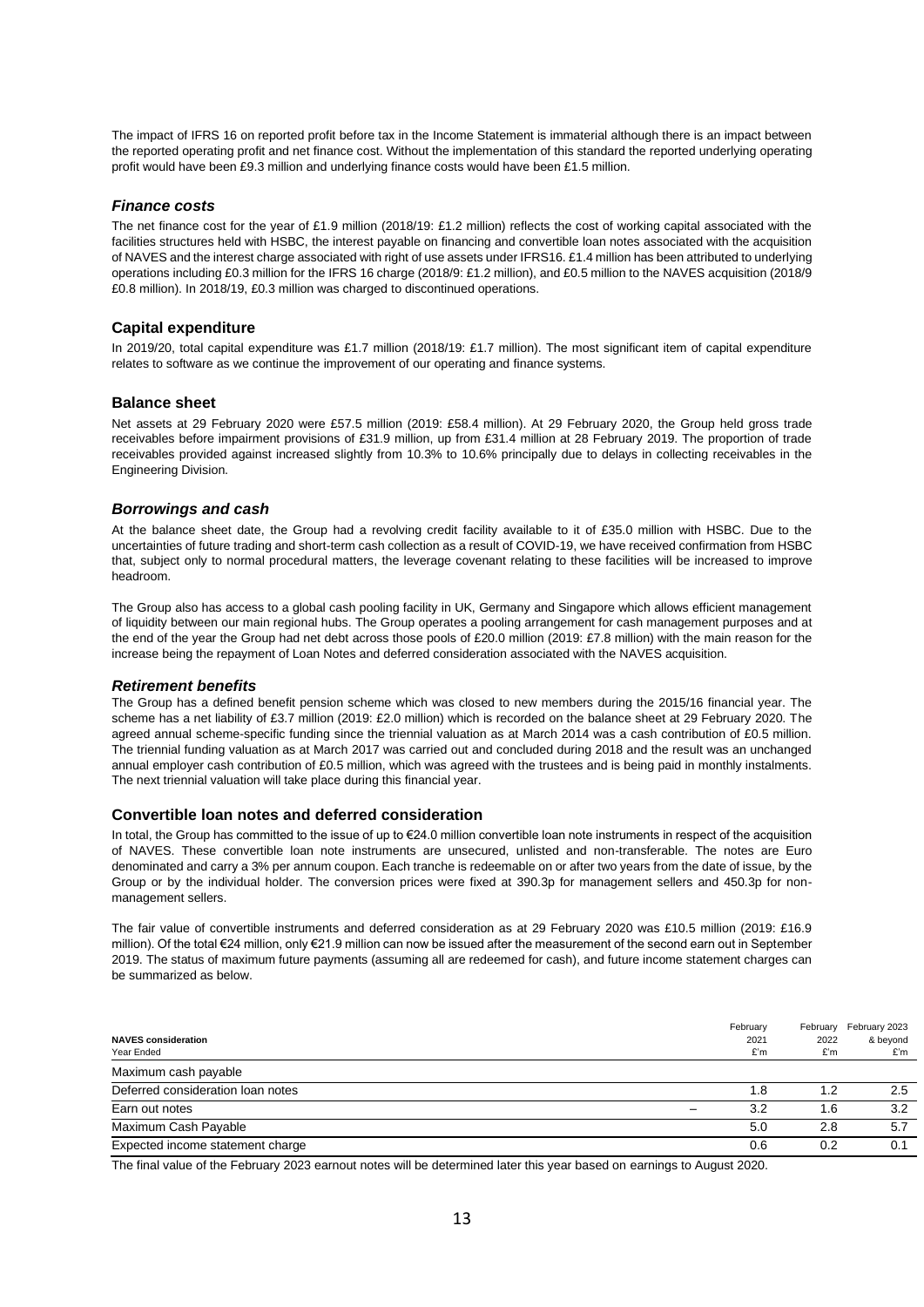#### **Foreign exchange**

The US dollar exchange rate has moved from US\$1.33/£1 at the start of the year to US\$1.28/£1 at the end of the year. A significant proportion of the Group's revenue is earned in US dollars. At 29 February 2020, the Group held forward currency contracts to sell US\$42 million at an average rate of US\$1.29/£1.

#### **Taxation**

The Group's underlying effective tax rate in relation to continuing operations in 2019/20 was a credit of 1.0% (2019: 17.2%), which is significantly lower than the current UK tax rate. The main factors which have led to this lower rate are credits in respect of prior years (£0.8 million) and a credit relating to the deferred tax asset created by the net lease liability recorded under IFRS 16 (£0.9 million). These factors have outweighed the impact of disallowable expenses (£0.7 million) and tax paid in overseas countries at higher rates than in the UK (£0.2 million).

#### **Alternative profit measures ("APMs")**

Braemar uses APMs as key financial indicators to assess the underlying performance of the Group. Management considers the APMs used by the Group to better reflect business performance and provide useful information to investors and other interested parties. In particular we have separated the impact of individually material capital transactions, such as acquisitions and disposals, from ongoing trading activity to allow a focus on ongoing operational performance.

Our APMs include underlying operating profit and underlying earnings per share. Our prior year APMs have been restated to reflect the reclassification of discontinued operations noted above.

#### **Capital management**

The Group manages its capital structure and adjusts it in response to changes in economic conditions and its capital needs. To maintain or adjust the capital structure, the Group may adjust the dividend payment to shareholders, return capital to shareholders or issue new shares and debt instruments. The Group has a policy of maintaining positive cash balances whenever possible which can be supported by short-term use of its revolving credit facility. This is drawn down as required to provide cover against the peaks and troughs in our working capital requirements.

#### **ESOP Trust**

During the previous year the Company requested that SG Kleinwort Hambros Trust Company (CI) Ltd, as Trustee of the Company's ESOP Trust, purchase shares in Braemar Shipping Services plc. A total of 716,000 shares in the Company were purchased by the Trustee for the prior year period and as a result at 1 March 2019 the ESOP held 696,201 shares. No further purchases were made in the financial year and at 29 February 2020 the trust held 348,400 shares.

#### **Dividend**

The directors are not recommending a final dividend due to the uncertainties created by the COVID-19 impact on the global economy.

#### *Going Concern*

Particular care has been taken, in preparing these accounts, to the going concern review and viability statement in the annual report that will be published next month. Whilst there is more uncertainty in the current environment than usual, we have not seen any increase in debtor days nor any noticeable fall in cash collections so far this year. Careful and more frequent monitoring of cash forecasts and client payments has been introduced in order to identify if this changes over the coming months.

**Nicholas Stone Group Finance Director**  15 June 2020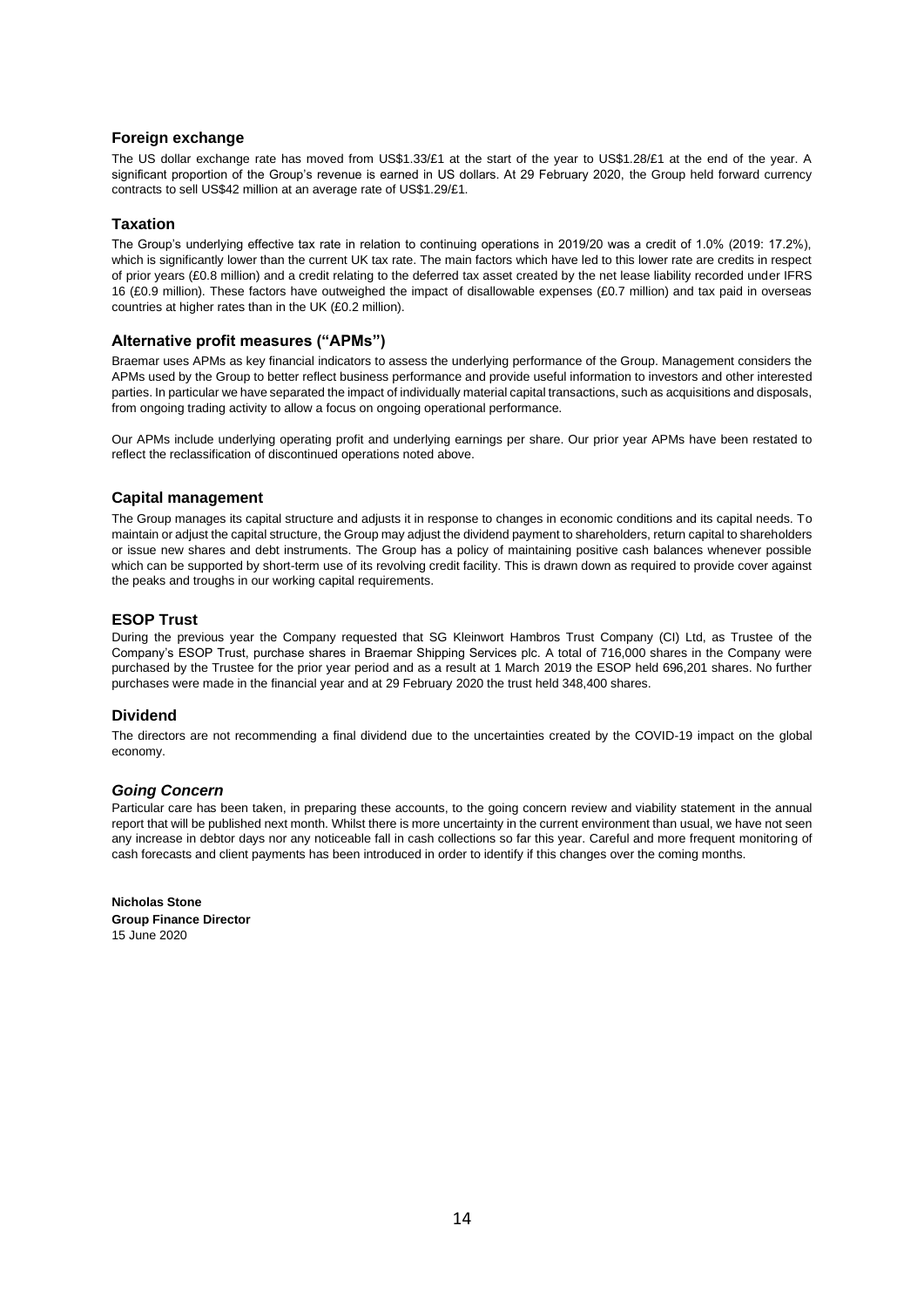|                                                                            | Year ended           | Year ended           |
|----------------------------------------------------------------------------|----------------------|----------------------|
| Reconciliation of underlying results to reported statutory results         | 29 Feb 2020<br>£'000 | 28 Feb 2019<br>£'000 |
| Revenue                                                                    | 120,794              | 117,853              |
| Cost of sales                                                              | (23, 399)            | (24, 892)            |
| Gross profit                                                               | 97,395               | 92,961               |
| Other operating costs                                                      | (87, 776)            | (83, 895)            |
| Underlying operating profit                                                | 9,619                | 9,066                |
| Net underlying finance costs                                               | (1,403)              | (197)                |
| Share of associate loss                                                    | (262)                |                      |
| Underlying profit before tax                                               | 7,954                | 8,869                |
| Underlying taxation                                                        | (178)                | (1,669)              |
| Underlying profit for the year                                             | 7,776                | 7,200                |
| Underlying earnings per ordinary share                                     |                      |                      |
| Basic                                                                      | 24.94p               | 23.32p               |
| <b>Diluted</b>                                                             | 22.54p               | 21.36p               |
|                                                                            |                      |                      |
| Underlying operating profit                                                | 9,619                | 9,066                |
| Specific items                                                             | (3, 344)             | (11, 719)            |
| Operating profit /(loss)                                                   | 6,275                | (2,653)              |
| Gain on revaluation of investment                                          |                      | 500                  |
| Net finance costs                                                          | (1, 853)             | (987)                |
| Share of associate profit for the period                                   | 436                  |                      |
| Profit/(Loss) before taxation                                              | 4,858                | (3, 140)             |
| Taxation                                                                   | 50                   | (1, 525)             |
| Profit/Loss for the year from continuing operations                        | 4,908                | (4,665)              |
| Profit/Loss for the year from discontinued operations                      | (892)                | (22, 700)            |
| Profit/Loss for the year attributable to equity shareholders of the parent | 4,016                | (27, 365)            |
| Earnings/(loss) per ordinary share                                         |                      |                      |
| <b>Basic</b>                                                               | 12.88p               | (88.63p)             |
| <b>Diluted</b>                                                             | 11.64p               | (88.63p)             |
|                                                                            |                      |                      |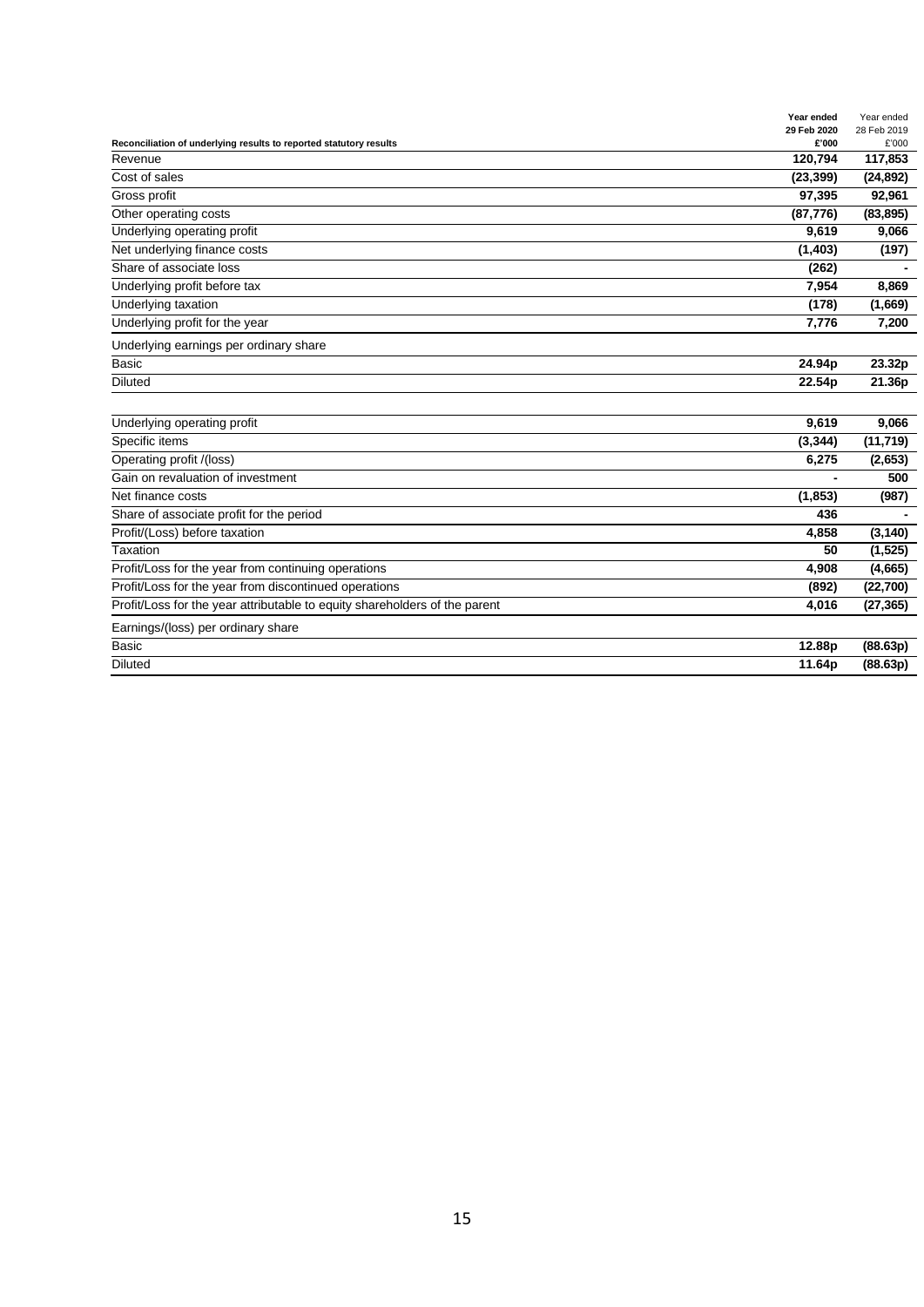# Consolidated income statement

for the year ended 29 February 2020

|                                                       |       |                          | 29 Feb 2020     |              |                          | 28 Feb 2019       |           |
|-------------------------------------------------------|-------|--------------------------|-----------------|--------------|--------------------------|-------------------|-----------|
|                                                       |       | <b>Underlying</b>        | Specific items  | <b>Total</b> | Underlying               | Specific<br>items | Total     |
| Continuing operations                                 | Notes | £'000                    | £'000           | £'000        | £'000                    | £'000             | £'000     |
| Revenue                                               |       | 120,794                  | $\qquad \qquad$ | 120,794      | 117,853                  | -                 | 117,853   |
| Cost of sales                                         |       | (23, 399)                | -               | (23, 399)    | (24, 892)                | -                 | (24, 892) |
| Gross profit                                          |       | 97,395                   | -               | 97,395       | 92,961                   | -                 | 92,961    |
| Operating expense:                                    |       |                          |                 |              |                          |                   |           |
| Other operating costs                                 |       | (87, 776)                | (446)           | (88, 222)    | (83, 895)                | (759)             | (84, 654) |
| Restructuring costs                                   | 4     | -                        | (890)           | (890)        |                          |                   |           |
| Acquisition and disposal-related expenditure          | 4     | -                        | (2,008)         | (2,008)      | -                        | (10, 960)         | (10, 960) |
|                                                       |       | (87, 776)                | (3, 344)        | (91, 120)    | (83, 895)                | (11,719)          | (95, 614) |
| <b>Operating profit/(loss)</b>                        |       | 9,619                    | (3, 344)        | 6,275        | 9,066                    | (11, 719)         | (2,653)   |
| Share of associate profit for the period              |       | (262)                    | 698             | 436          | -                        | -                 |           |
| Gain on revaluation of investment                     |       |                          | -               |              | -                        | 500               | 500       |
| Finance income                                        |       | 458                      | -               | 458          | 297                      | -                 | 297       |
| Finance costs                                         |       | (1,862)                  | (450)           | (2, 312)     | (494)                    | (790)             | (1, 284)  |
| Profit/(loss) before taxation                         |       | 7,954                    | (3,096)         | 4,858        | 8,869                    | (12,009)          | (3, 140)  |
| Taxation                                              |       | (178)                    | 228             | 50           | (1,669)                  | 144               | (1, 525)  |
| Profit/(loss) for the year from continuing operations |       | 7,776                    | (2,868)         | 4,908        | 7,200                    | (11, 865)         | (4,665)   |
| Loss for the year from discontinued operations        | 5     | $\overline{\phantom{a}}$ | (892)           | (892)        | $\overline{\phantom{0}}$ | (22, 700)         | (22, 700) |
| Profit/(loss) for the year attributable to equity     |       |                          |                 |              |                          |                   |           |
| shareholders of the Parent                            |       | 7,776                    | (3,760)         | 4,016        | 7,200                    | (34, 565)         | (27, 365) |
|                                                       |       |                          |                 |              |                          |                   |           |
| Total<br>Earnings per ordinary share                  |       |                          |                 |              |                          |                   |           |
| Basic                                                 | 7     | 24.94p                   |                 | 12.88p       | 23.32p                   |                   | (88.63)p  |
| Diluted                                               | 7     | 22.54p                   |                 | 11.64p       | 21.36p                   |                   | (88.63)p  |
| Continuing operations                                 |       |                          |                 |              |                          |                   |           |
| Earnings per ordinary share                           |       |                          |                 |              |                          |                   |           |
| Basic                                                 | 7     | 24.94p                   |                 | 15.74p       | 23.32p                   |                   | (15.11)p  |
| <b>Diluted</b>                                        | 7     | 22.54p                   |                 | 14.23p       | 21.36p                   |                   | (15.11)p  |

The accompanying notes form an integral part of these financial statements.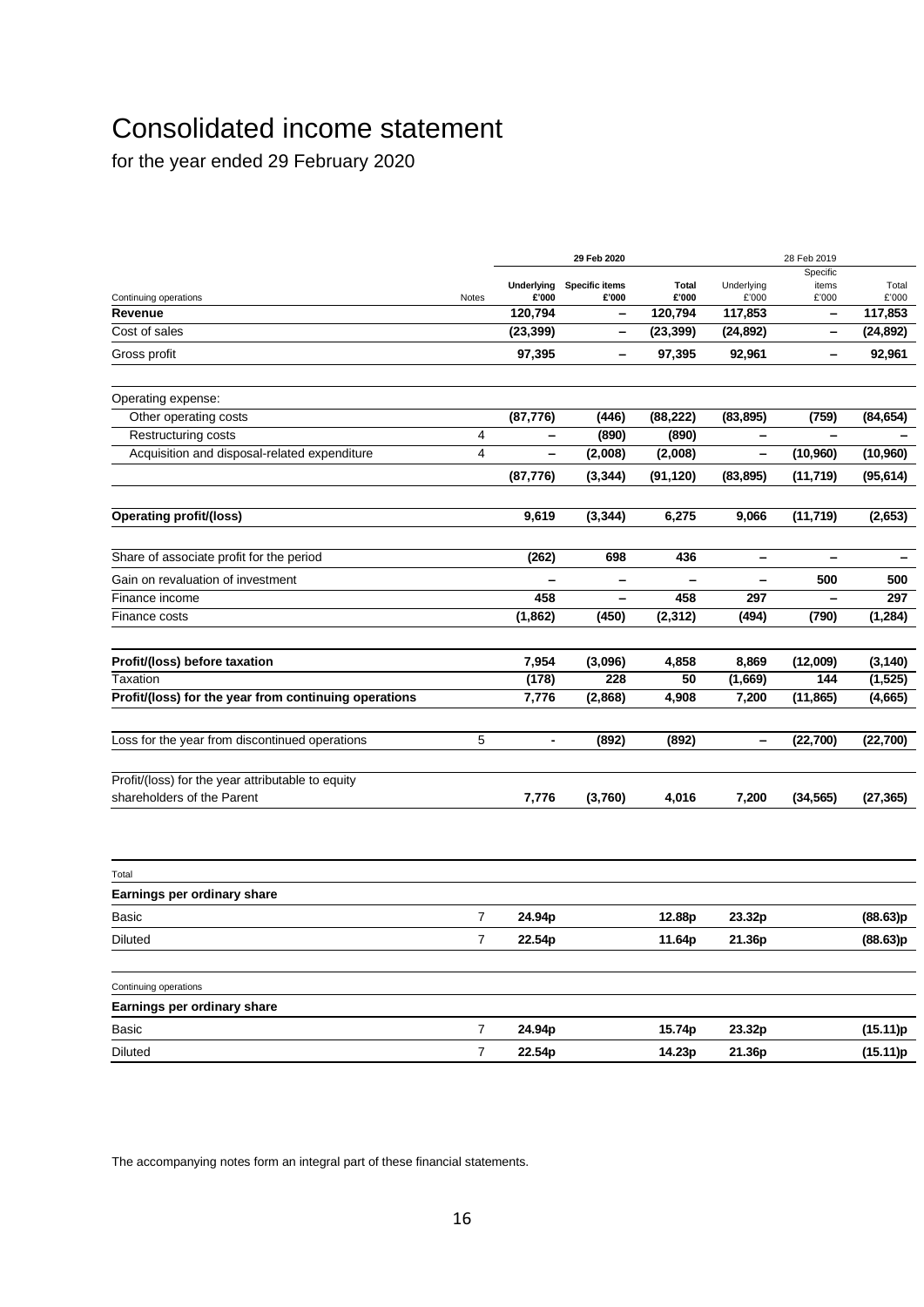# Consolidated statement of comprehensive income

for the year ended 29 February 2020

|                                                                                                     | <b>Notes</b> | 29 Feb 2020<br>£'000 | 28 Feb 2019<br>£'000 |
|-----------------------------------------------------------------------------------------------------|--------------|----------------------|----------------------|
| Profit/(Loss) for the year                                                                          |              | 4,016                | (27, 365)            |
| Other comprehensive income/(expense)                                                                |              |                      |                      |
| Items that will not be reclassified to profit or loss:                                              |              |                      |                      |
| Actuarial (loss)/gain on employee benefit schemes – net of tax                                      |              | (1,638)              | 999                  |
| Items that are or may be reclassified to profit or loss:                                            |              |                      |                      |
| Foreign exchange differences on retranslation of foreign operations                                 |              | (503)                | (2,999)              |
| Cash flow hedges – net of tax                                                                       | 21           | (828)                | (229)                |
| Other comprehensive (expense)/income                                                                |              | (2,969)              | 2,229                |
| Total comprehensive income/(expense) for the year from continuing operations                        |              | 1,047                | (29, 594)            |
| Recycling of foreign exchange reserve                                                               |              |                      |                      |
| 9                                                                                                   |              | 670                  |                      |
| Total comprehensive income for the year from discontinued operations                                |              | 670                  |                      |
| Total comprehensive income/(expense) for the year attributable to equity shareholders of the Parent |              | 1,717                | (29.594)             |

The accompanying notes form an integral part of these financial statements.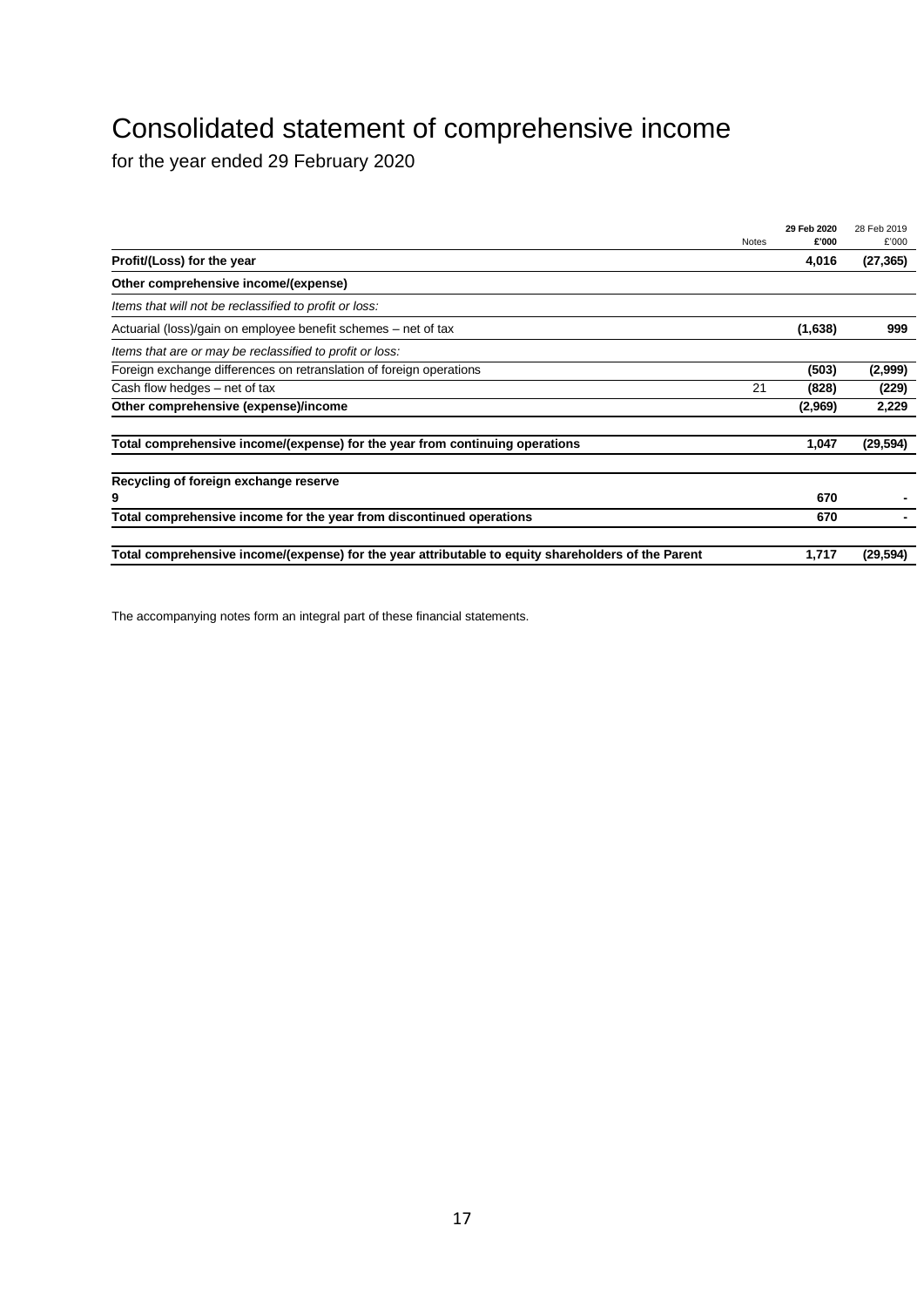# Consolidated balance sheet

as at 29 February 2020

|                                             |      |             | Group                |                      |
|---------------------------------------------|------|-------------|----------------------|----------------------|
|                                             |      | As at       | As at<br>28 Feb 2019 | As at<br>28 Feb 2018 |
|                                             |      | 29 Feb 2020 | restated             | restated             |
|                                             | Note | £'000       | £'000                | £'000                |
| Assets                                      |      |             |                      |                      |
| <b>Non-current assets</b>                   |      |             |                      |                      |
| Goodwill                                    |      | 83,812      | 83,812               | 88,961               |
| Other intangible assets                     |      | 2,411       | 2,226                | 3,393                |
| Property, plant and equipment               |      | 11,928      | 1,978                | 3,322                |
| Other investments                           |      | 1,962       | 1,773                | 1,356                |
| Investment in associate                     | 8    | 7,315       |                      |                      |
| <b>Financial assets</b>                     |      | 1,184       |                      |                      |
| Deferred tax assets                         |      | 3,620       | 1,640                | 3,120                |
| Other long-term receivables                 |      | 2,467       | 264                  | 300                  |
|                                             |      | 114,699     | 91,693               | 100,452              |
| <b>Current assets</b>                       |      |             |                      |                      |
| Trade and other receivables                 |      | 39,541      | 37,128               | 52,605               |
| Derivative financial instruments            |      |             |                      | 159                  |
| Assets held for sale                        |      |             | 10,611               | 2,865                |
| Cash and cash equivalents                   |      | 28,749      | 24,111               | 10,437               |
|                                             |      | 68,290      | 71,850               | 66,066               |
|                                             |      |             |                      |                      |
| <b>Total assets</b>                         |      | 182,989     | 163,543              | 166,518              |
|                                             |      |             |                      |                      |
| <b>Liabilities</b>                          |      |             |                      |                      |
| <b>Current liabilities</b>                  |      |             |                      |                      |
| Derivative financial instruments            |      | 527         | 49                   |                      |
| Trade and other payables                    |      | 48,031      | 44,887               | 41,462               |
| Short-term borrowings                       |      | 48,758      | 35,844               | 12,886               |
| Current tax payable                         |      | 1,334       | 1,408                | 1,858                |
| Provisions                                  |      | 201         | 90                   | 320                  |
| Convertible loan notes                      |      | 4,340       | 6,339                |                      |
| Deferred consideration                      |      | 600         | 600                  | 366                  |
| Liabilities directly associated with assets |      |             | 2,797                |                      |
| classified as held for sale                 |      |             |                      | 766                  |
|                                             |      | 103,791     | 92,014               | 57,658               |
| <b>Non-current liabilities</b>              |      |             |                      |                      |
| Long-term borrowings                        |      | 10,943      |                      |                      |
| Deferred tax liabilities                    |      | 903         | 930                  | 999                  |
| Provisions                                  |      | 765         | 324                  | 424                  |
| Convertible loan notes                      |      | 2,398       | 4,579                | 7,364                |
| Deferred consideration                      |      | 3,031       | 5,357                | 2,977                |
| Pension deficit                             |      | 3,672       | 1,986                | 3,437                |
|                                             |      | 21,712      | 13,176               | 15,201               |
| <b>Total liabilities</b>                    |      | 125,503     | 105,190              | 72,859               |
| <b>Total assets less total liabilities</b>  |      | 57,486      | 58,353               | 93,659               |
|                                             |      |             |                      |                      |
| <b>Equity</b>                               |      |             |                      |                      |
| Share capital                               |      | 3,167       | 3,144                | 3,144                |
| Share premium                               |      | 55,805      | 55,805               | 55,805               |
| Shares to be issued                         |      | (2, 498)    | (3, 446)             | (2,701)              |
| Other reserves                              |      | 22,279      | 22,857               | 26,086               |
| Retained earnings                           |      | (21, 267)   | (20,007)             | 11,326               |
| <b>Total equity</b>                         |      | 57,486      | 58,353               | 93,659               |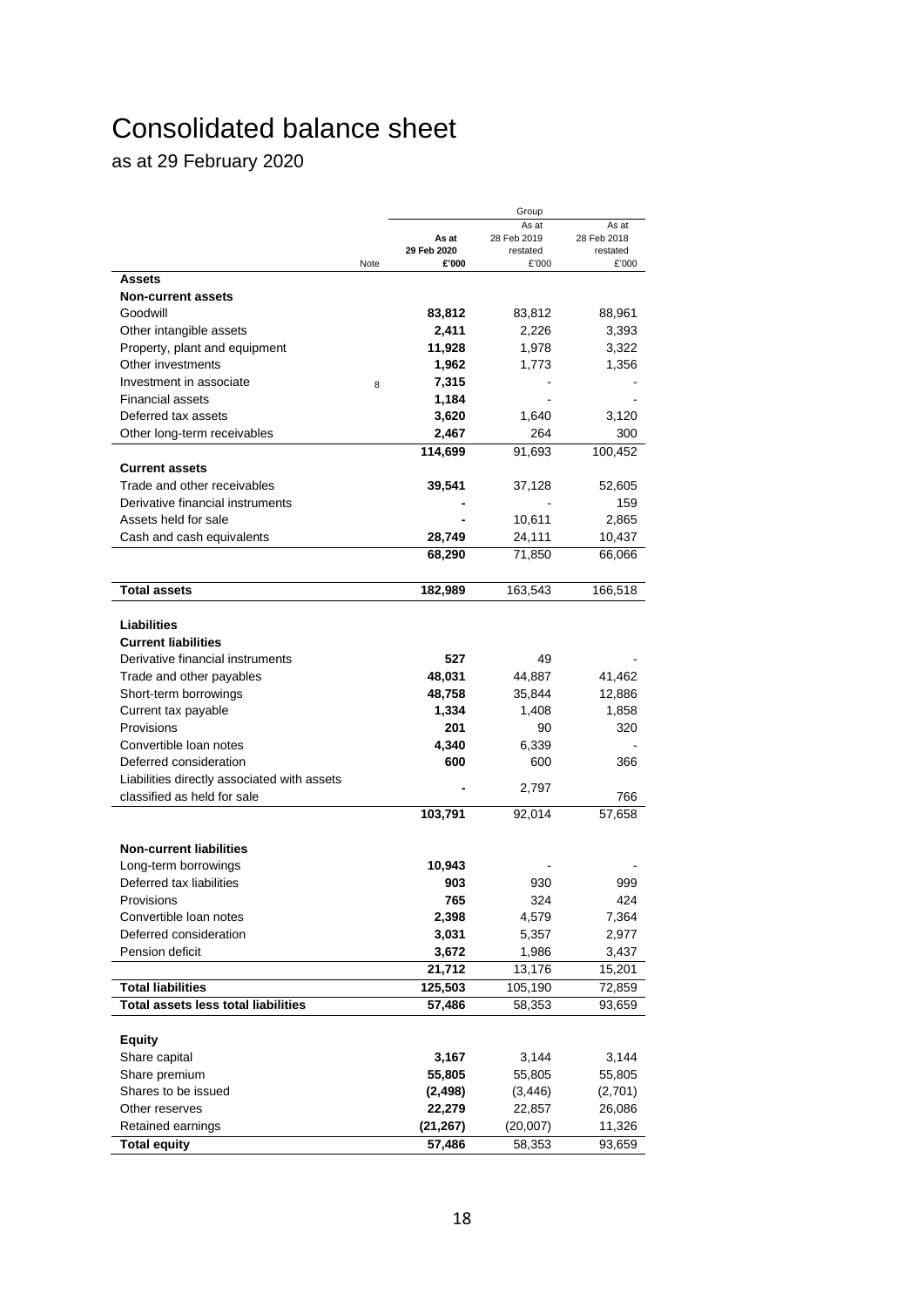In accordance with the exemptions allowed by section 408 of the Companies Act 2006, the Company has not presented its own profit and loss account. A loss of £3,301,000 (2019: loss of £4,500,000) has been dealt with in the accounts of the Company.

The accounts on pages 16 to 33 were approved by the Board of Directors on 15 June 2020 and were signed on its behalf by:

**Ronald Series Nicholas Stone Chairman Finance Director** 

Registered number: 02286034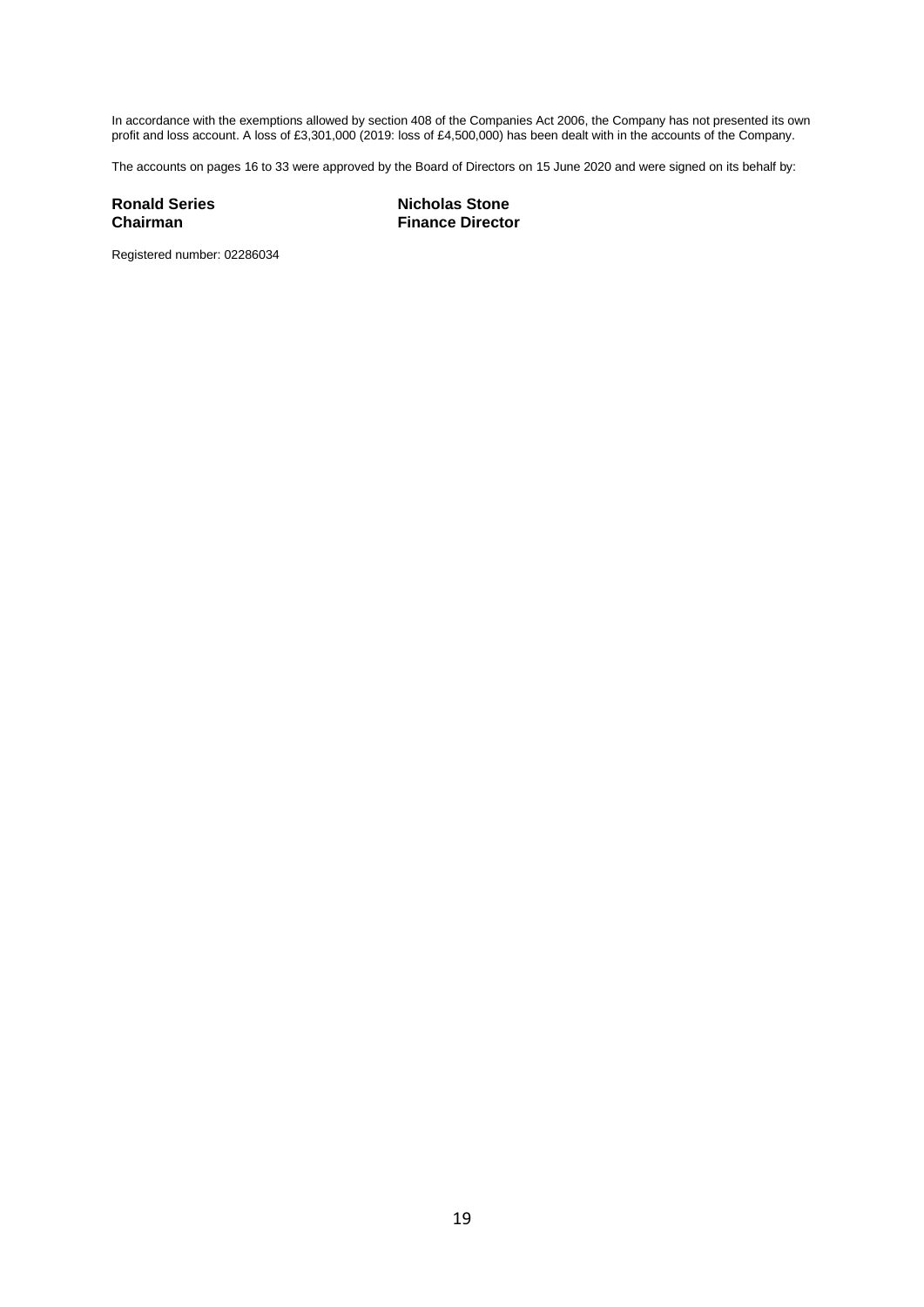# Consolidated cash flow statement

for the year ended 29 February 2020

|                                                                 |                | Group                   |
|-----------------------------------------------------------------|----------------|-------------------------|
|                                                                 | 29 Feb 2020    | 28 Feb 2019<br>restated |
|                                                                 | £'000          | £'000                   |
| Profit / (loss) before tax                                      | 4,858          | (3, 140)                |
| Loss from discontinued operations                               | (892)          | (22,700)                |
| Depreciation and amortisation charges                           | 3,390          | 1,314                   |
| Loss on disposal of fixed assets                                | 801            |                         |
| Impairment of assets                                            |                | 1,055                   |
| Gain on sub-lease arrangements                                  | (101)          |                         |
| Gain on bargain purchase                                        | (818)          |                         |
| Share of loss of associate                                      | 382            |                         |
| Share scheme charges                                            | 1,582          | 1,282                   |
| Net foreign exchange (gains)/losses of financial instruments    | (70)           | 229                     |
| Net finance cost                                                | 1,853          | 1,258                   |
| Specific items                                                  | 3,344          | 24,953                  |
| Specific items - discontinued                                   | 892            |                         |
| Contribution to defined benefit scheme                          | (450)          |                         |
| Operating cash flow before changes in working capital           | 14,771         | 4,251                   |
|                                                                 | (1,629)        | (56)                    |
| Increase in receivables<br>Increase in payables                 | (604)          | 5,456                   |
| Decrease in provisions and employee benefits                    | 552            | (780)                   |
| Cash flows from operating activities                            | 13,090         | 8,871                   |
|                                                                 |                |                         |
| Interest received                                               | 385            | 297                     |
| Interest paid                                                   | (1,895)        | (1, 187)                |
| Specific items                                                  | (2, 523)       | (759)                   |
| Tax received/(paid)                                             | 1,193          | (1,078)                 |
| Net cash generated from operating activities                    | 10,250         | 6,144                   |
|                                                                 |                |                         |
| Cash flows from investing activities                            |                |                         |
| Purchase of property, plant and equipment and computer software | (1, 743)       | (2,807)                 |
| Investment in associate                                         | (1,605)        |                         |
| Acquisition of other investment                                 | (150)          |                         |
| Cash in subsidiaries disposed                                   | (3,910)        |                         |
| Proceeds from disposal of investments                           |                | 300                     |
| Proceeds from sale of property, plant and equipment             | $\blacksquare$ | 77                      |
| Other long-term assets                                          |                | 35                      |
| Principal received on finance lease receivables                 | 661            |                         |
| Net cash used in investing activities                           | (6, 747)       | (2, 395)                |
|                                                                 |                |                         |
| Cash flows from financing activities                            |                |                         |
| Proceeds from borrowings                                        | 8,500          | 14,450                  |
| Repayment of principal under lease liabilities                  | (3, 473)       |                         |
| Repayment of borrowings                                         | (6, 339)       | (7,000)                 |
| Net proceeds from pooling arrangements                          | 4,595          | 15,808                  |
| Dividends paid                                                  | (4,630)        | (4,616)                 |
| Gift to ESOP for purchase of shares                             | $\overline{a}$ | (1,712)                 |
| Deferred consideration                                          | (600)          | (1,710)                 |
| Net cash (used in)/generated from financing activities          | (1, 947)       | 14,920                  |
|                                                                 |                |                         |
|                                                                 |                |                         |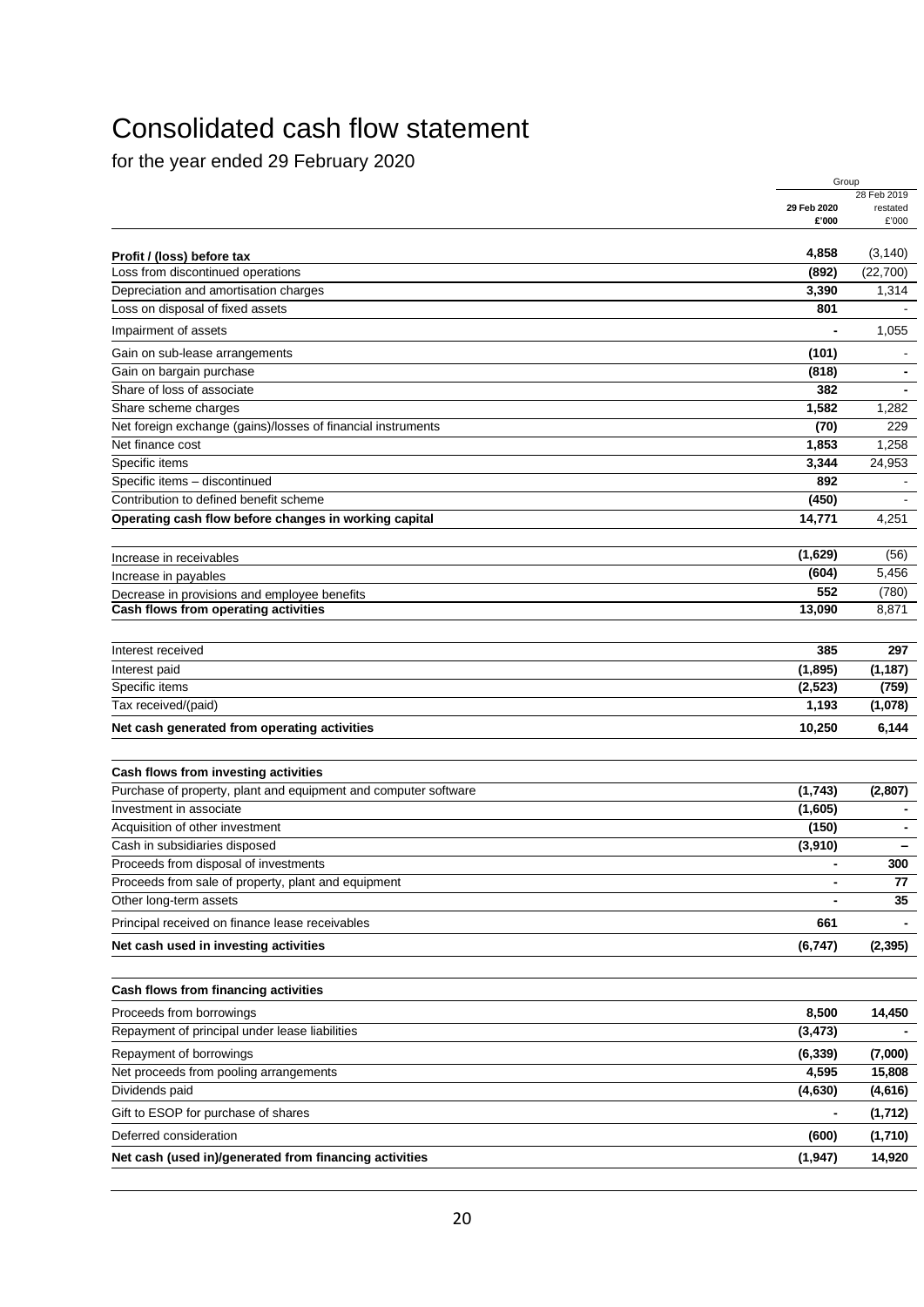| Increase/(decrease) in cash and cash equivalents     | 1.556  | 18.669  |
|------------------------------------------------------|--------|---------|
| Cash and cash equivalents at beginning of the period | 28.021 | 10.437  |
| Foreign exchange differences                         | (828)  | (1,085) |
| Cash and cash equivalents at end of the period       | 28.749 | 28.021  |

The accompanying notes form an integral part of these financial statements.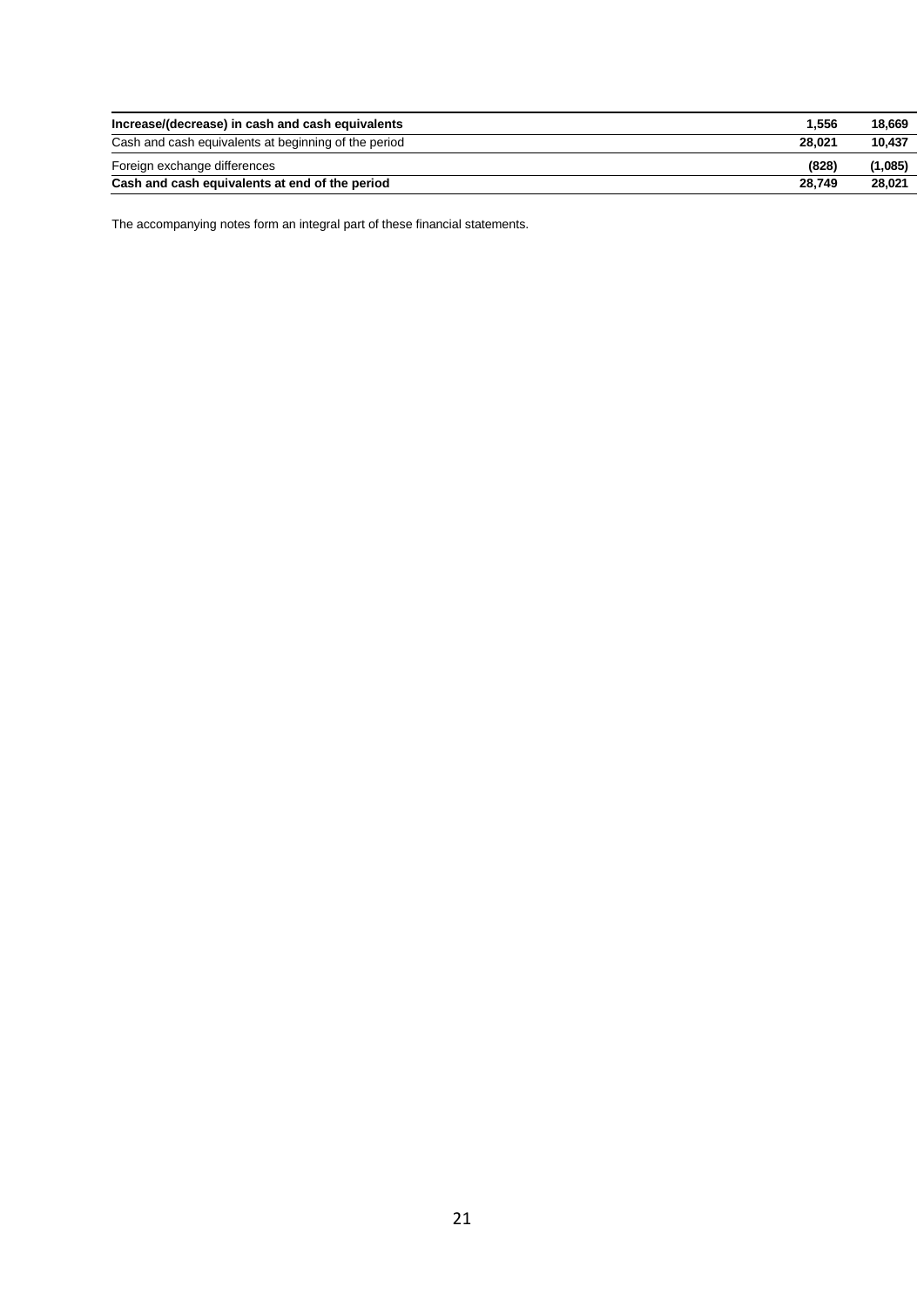# Statement of changes in total equity

for the year ended 29 February 2020

|                                               |                          |                          | Shares                   |                              |                          |           |
|-----------------------------------------------|--------------------------|--------------------------|--------------------------|------------------------------|--------------------------|-----------|
|                                               | Share                    | Share                    | to<br>be                 | Other                        | Retained                 | Total     |
|                                               | capital                  | premium                  | issued                   | reserves                     | earnings                 | equity    |
| Group                                         | £'000<br><b>Note</b>     | £'000                    | £'000                    | £'000                        | £'000                    | £'000     |
| At 1 March 2018                               | 3.144                    | 55,805                   | (2,701)                  | 26,085                       | 11,326                   | 93,659    |
| Change in accounting policy - IFRS 9          |                          |                          |                          |                              | (891)                    | (891)     |
| Change in accounting policy - IFRS 15         |                          |                          |                          |                              | (989)                    | (989)     |
| Revised 1 March 2018                          | 3.144                    | 55,805 (2,701)           |                          | 26,085                       | 9,446                    | 91,779    |
| Loss for the year                             |                          |                          |                          |                              | (27, 365)                | (27, 365) |
| Actuarial gain on employee benefits schemes - |                          |                          |                          |                              |                          |           |
| net of tax                                    |                          |                          |                          |                              | 999                      | 999       |
| Foreign exchange differences                  |                          | $\overline{\phantom{0}}$ | $\overline{\phantom{0}}$ | (2,999)                      |                          | (2,999)   |
| Cash flow hedges - net of tax                 |                          |                          | $\overline{\phantom{0}}$ | (229)                        |                          | (229)     |
| Total other comprehensive income              |                          |                          |                          | (3, 228)                     | 999                      | (2,229)   |
| Total comprehensive income/(expense)          |                          | $\overline{\phantom{0}}$ |                          | (3, 228)                     | (26, 366)                | (29, 594) |
| Dividends paid                                | $\overline{\phantom{0}}$ | $\overline{\phantom{0}}$ |                          | $\overline{\phantom{0}}$     | (4,616)                  | (4,616)   |
| Gift to ESOP for purchase of own shares       | —                        | $\overline{\phantom{0}}$ | (1, 712)                 | —                            |                          | (1,712)   |
| <b>ESOP</b> shares allocated                  |                          | $\overline{\phantom{0}}$ | 967                      |                              | (967)                    |           |
| Share based payments                          |                          |                          |                          |                              | 2,496                    | 2,496     |
| At 28 February 2019                           | 3,144                    | 55,805                   | (3, 446)                 | 22,857                       | (20,007)                 | 58,353    |
|                                               |                          |                          |                          |                              |                          |           |
| Change in accounting policy - IFRS 16         |                          |                          |                          |                              | 381                      | 381       |
| At 1 March 2019 after adoption of IFRS 16     |                          | 3,144 55,805             | (3, 446)                 | 22,857                       | (19, 626)                | 58,734    |
| Profit for the year                           | $\overline{a}$           | ٠                        | $\blacksquare$           | $\blacksquare$               | 4,016                    | 4,016     |
| Actuarial gain on employee benefits schemes - |                          |                          |                          |                              |                          |           |
| net of tax                                    |                          | ٠                        |                          |                              | (1,638)                  | (1,638)   |
| Foreign exchange differences                  | $\blacksquare$           | $\blacksquare$           | $\blacksquare$           | 167                          | $\overline{\phantom{0}}$ | 167       |
| Cash flow hedges - net of tax                 | $\blacksquare$           | $\blacksquare$           | $\overline{\phantom{a}}$ | (828)                        |                          | (828)     |
| Total other comprehensive expense             | $\blacksquare$           | $\blacksquare$           | $\blacksquare$           | (661)                        | (1,638)                  | (2, 299)  |
| <b>Total comprehensive expense</b>            | $\blacksquare$           | $\blacksquare$           | $\overline{\phantom{a}}$ | (661)                        | 2,378                    | 1,717     |
| Dividends paid                                |                          |                          | ٠                        |                              | (4,630)                  | (4,630)   |
| Deferred tax on items taken to equity         |                          | $\blacksquare$           | Ĭ.                       | 83                           |                          | 83        |
| RSP shares purchased                          | 23                       | $\blacksquare$           | $\blacksquare$           | $\blacksquare$               | (23)                     |           |
| <b>ESOP shares allocated</b>                  | ٠                        | $\blacksquare$           | 948                      | ۰                            | (948)                    |           |
| <b>Share based payments</b>                   | ٠                        |                          |                          | $\qquad \qquad \blacksquare$ | 1,582                    | 1,582     |
| At 29 February 2020                           |                          | 3,167 55,805 (2,498)     |                          | 22,279                       | (21, 267)                | 57,486    |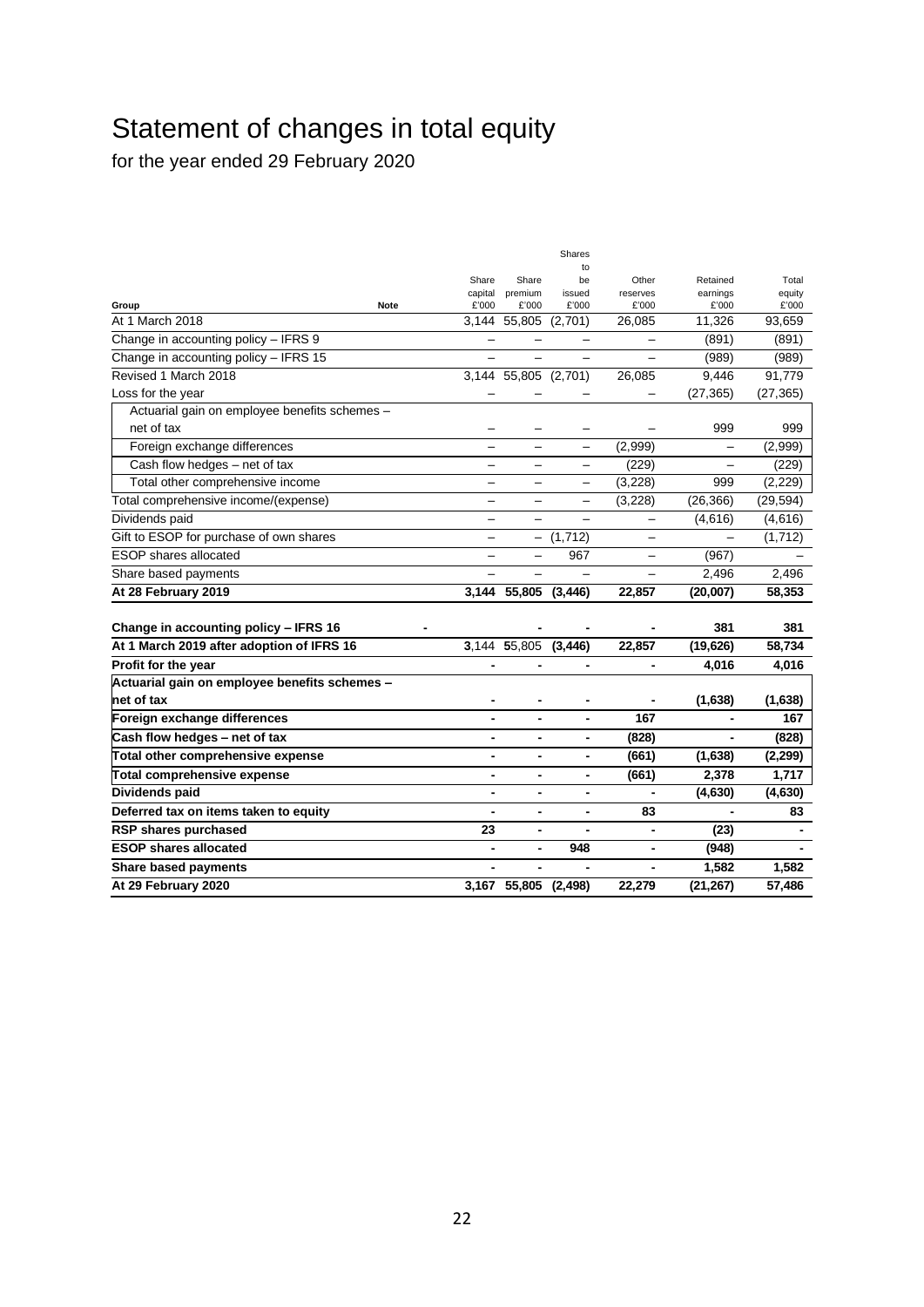# Notes to the consolidated financial statements

#### **Note 1 - General information**

The Group and Company financial statements of Braemar Shipping Services Plc for the year ended 29 February 2020 were authorised for issue in accordance with a resolution of the Directors on 15 June 2020. Braemar Shipping Services Plc is a public limited company incorporated in England and Wales.

The term "Company" refers to Braemar Shipping Services plc and "Group" refers to the Company and all its subsidiary undertakings, associates and the Employee Share Ownership Plan trust.

The financial information set out above does not constitute the Group's statutory accounts for the years ended 29 February 2020 or 28 February 2019 but is derived from those accounts. Statutory accounts for 2019 have been delivered to the registrar of companies, and those for 2020 will be delivered in due course. The auditor has reported on those accounts; their reports were (i) unqualified; (ii) did not include a reference to any matters to which the auditor drew attention by way of emphasis without qualifying their report; and (iii) did not contain a statement under section 498 (2) or (3) of the Companies Act 2006.

Whilst the financial information included in this preliminary announcement has been prepared in accordance with International Financial Reporting Standards (IFRSs) and IFRIC interpretations adopted for use in the European Union, this announcement does not itself contain sufficient information to comply with IFRSs. The Group expects to distribute full accounts that comply with IFRSs and IFRIC interpretations as adopted by the European Union and in accordance with the Companies Act 2006.

#### **Note 2 - Basis of preparation and forward-looking statements**

The financial statements of the Group have been prepared in accordance with International Financial Reporting Standards ("IFRS") and IFRIC interpretations as adopted by the European Union and in accordance with the provisions of the Companies Act 2006.

The financial statements have been prepared under the historic cost convention except for items measured at fair value as set out in the accounting policies below.

Certain statements in this Annual Report are forward looking. Although the Group believes that the expectations reflected in these forward-looking statements are reasonable, we can give no assurance that these expectations will prove to have been correct. These statements involve risks and uncertainties, so actual results may differ materially from those expressed or implied by these forward-looking statements. We undertake no obligation to update any forward-looking statements whether as a result of new information, future events or otherwise.

The Group financial statements are presented in pounds sterling and all values are rounded to the nearest thousand pounds (£'000) except where otherwise indicated.

The Group financial statements have been prepared on a going concern basis. In reaching this conclusion regarding the going concern assumption, the Directors considered cash flow forecasts for a period of greater than 12 months from date of signing of these financial statements. The cash flow forecasts have been prepared by the Directors having considered the impact of outbreak of COVID-19 and its subsequent declaration as a pandemic by the World Health Organization.

As at 29 February 2020 the Group's net debt\* was £20.0 with available headroom in the £35.0 million revolving credit facility ("RCF") of £5.3 million. As at 31 May 2020 net debt had increased by £0.2 million to £20.2 million with the RCF fully drawn down and cash balances of £14.8 million.

The RCF has a number of financial covenant tests that must be adhered to. Post year-end on 11 June 2020 the Group received, from its principal bankers, confirmation, subject to only normal procedural matters, that the financial covenant relating to debt to 12 months rolling EBITDA will be relaxed. The bank has stated that the ratio will be increased from 3x to 4x until May 2021, reducing to 3.5x until May 2022 and returning to 3x until the facility expires in September 2022.

The cash flow forecasts assessed the ability of the Group to operate both within the revised covenants and the facility headroom, and included a number of downside sensitivities, including a reverse stress test scenario. The reverse stress test performed ascertained the point at which the covenants would be breached in respect of the key assumption of forecast revenue decline.

The reverse stress test indicated that the business, alongside certain mitigating actions which are fully in control of the directors, would be capable of withstanding approximately a 40% reduction in revenue from June 2020 through to February 2021.

In light of current trading and revised forecasts, the Directors having assessed this downturn in revenue and concluded the likelihood of such a reduction to be remote, such that it does not impact the basis of preparation of the financial statements and there is no material uncertainty in this regard.

In reaching this conclusion the Directors have considered forward looking market data in respect of the shipping market, the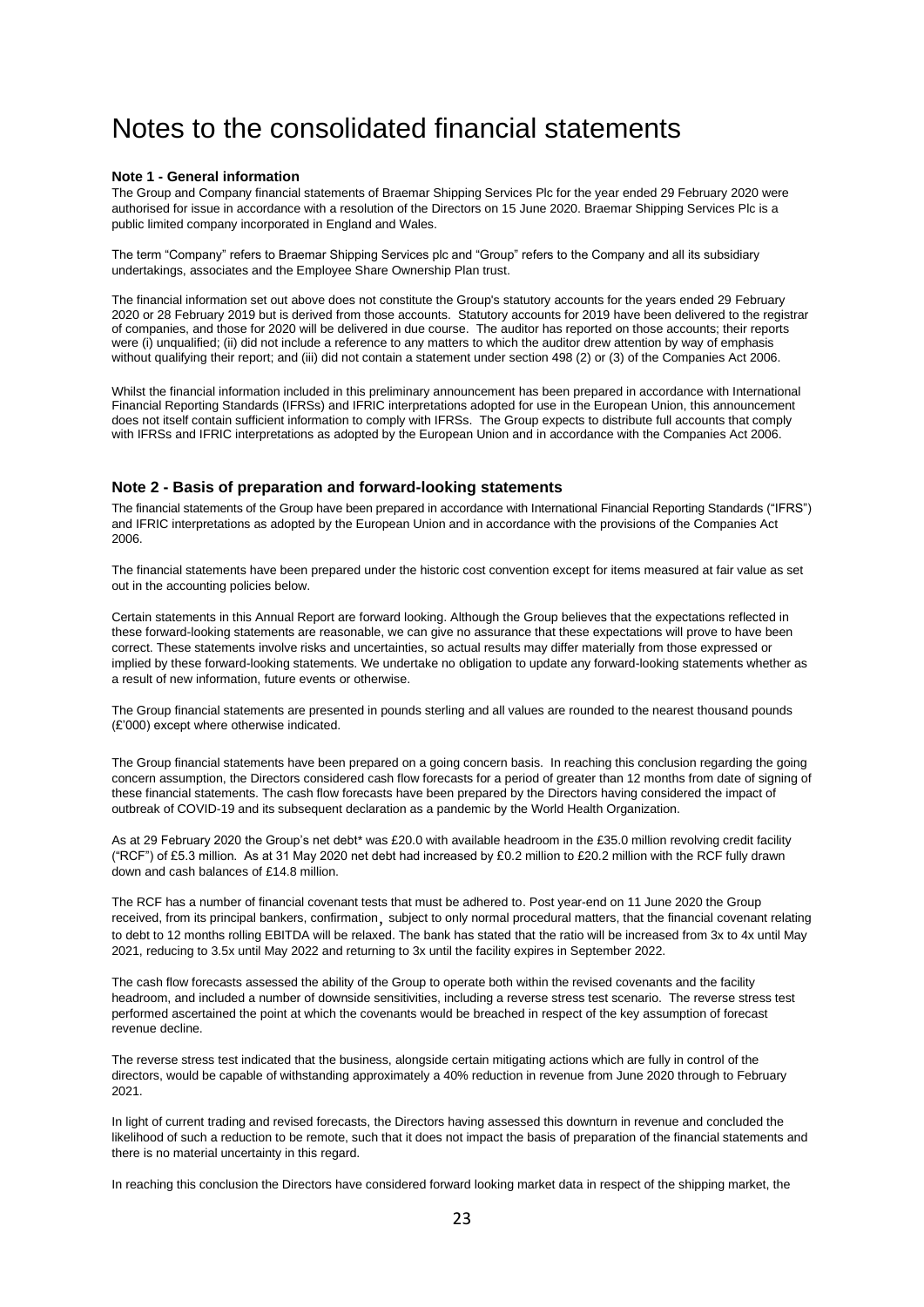forward order book within the Shipbroking Division, the resilience within the Logistics Division owing to the flexible cost model (which includes having undertaken a significant restructuring during the year) and the nature of the clients supplying essential goods and the potential within the Financial Division, should a global recession become apparent

The Directors consider revenue as the key assumption in the Group's forecasts as there is a low level of cost of sales, other than in the Freight Forwarding business within its Logistics Division, which generates a low gross margin. The remaining costs are largely fixed or made up of discretionary bonuses, predominately within the Shipbroking Division and which are directly linked to profitability. Should the need arise, further mitigating actions would be available to reduce the size of the workforce to reflect the downturn in revenue.

Similar to other businesses, we have no background experience on how to manage the COVID-19 pandemic's impact on the business. Uncertainty remains over the outlook, and revisions to trade projections are likely. We are however, comfortable that under the reverse stress test scenarios we have run, the Group could withstand a decline in revenue and continue to operate within the available banking facilities. Accordingly, the Group and the Company continues to adopt the going concern basis in preparing the financial statements.

\*Net debt is calculated as secured revolving credit facilities less net cash.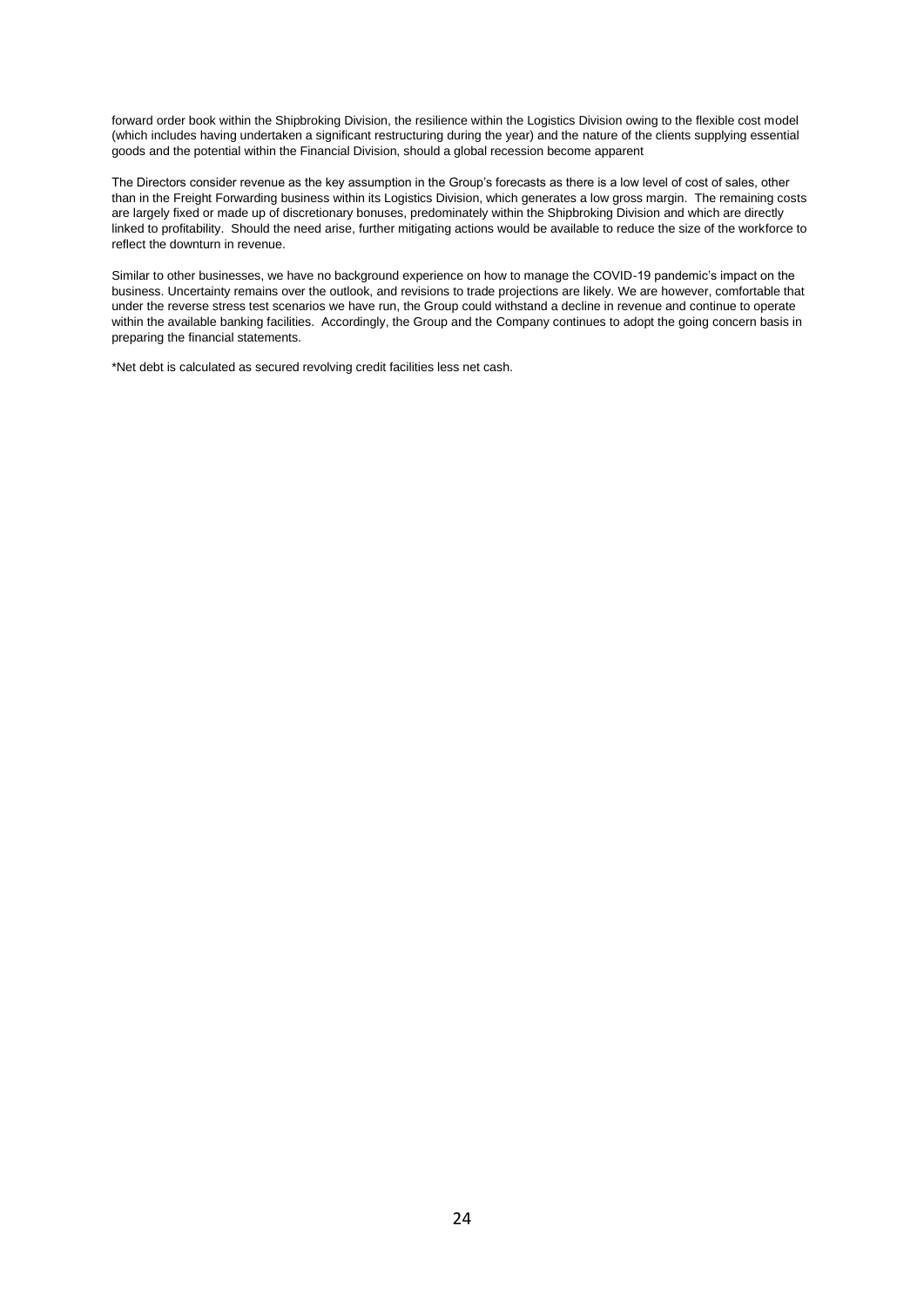### **Note 3 – Segmental Information and Revenue**

Management has determined the operating segments for the Group based on the reports reviewed by the Chief Operating Decision Maker to make strategic decisions. The Chief Operating Decision Maker is the Group's Board of Directors.

The Board considers the business from both service line and geographic perspectives. A description of each of the lines of service is provided in the operational review on pages 7 to 10

The Group is organised into four operating divisions: Shipbroking, Financial, Logistics and Engineering. In the previous year, following the decision to dispose of the Offshore, Marine and Adjusting businesses, Engineering replaced Technical in the segmental information to reflect the business that remained within the Group.

Central costs relate to Board costs and other costs associated with the Group's listing on the London Stock Exchange. All segments meet the quantitative thresholds required by IFRS 8 as reportable segments.

Underlying operating profit is defined as operating profit for continuing activities before restructuring costs, gain on disposal of investment and acquisition and disposal-related items.

Sales between and within business segments are carried out on an arm's-length basis.

Capital expenditure comprises additions to property, plant and equipment, goodwill and other intangibles including additions resulting from business acquisitions.

Segment assets consist primarily of intangible assets (including goodwill), property, plant and equipment, receivables and other assets. Receivables for taxes, cash and cash equivalents and investments have been excluded. Segment liabilities relate to the operating activities and exclude liabilities for taxes and borrowings.

Corporate assets consist primarily of property, plant and equipment and receivables. Corporate liabilities relate to deferred consideration and lease liabilities.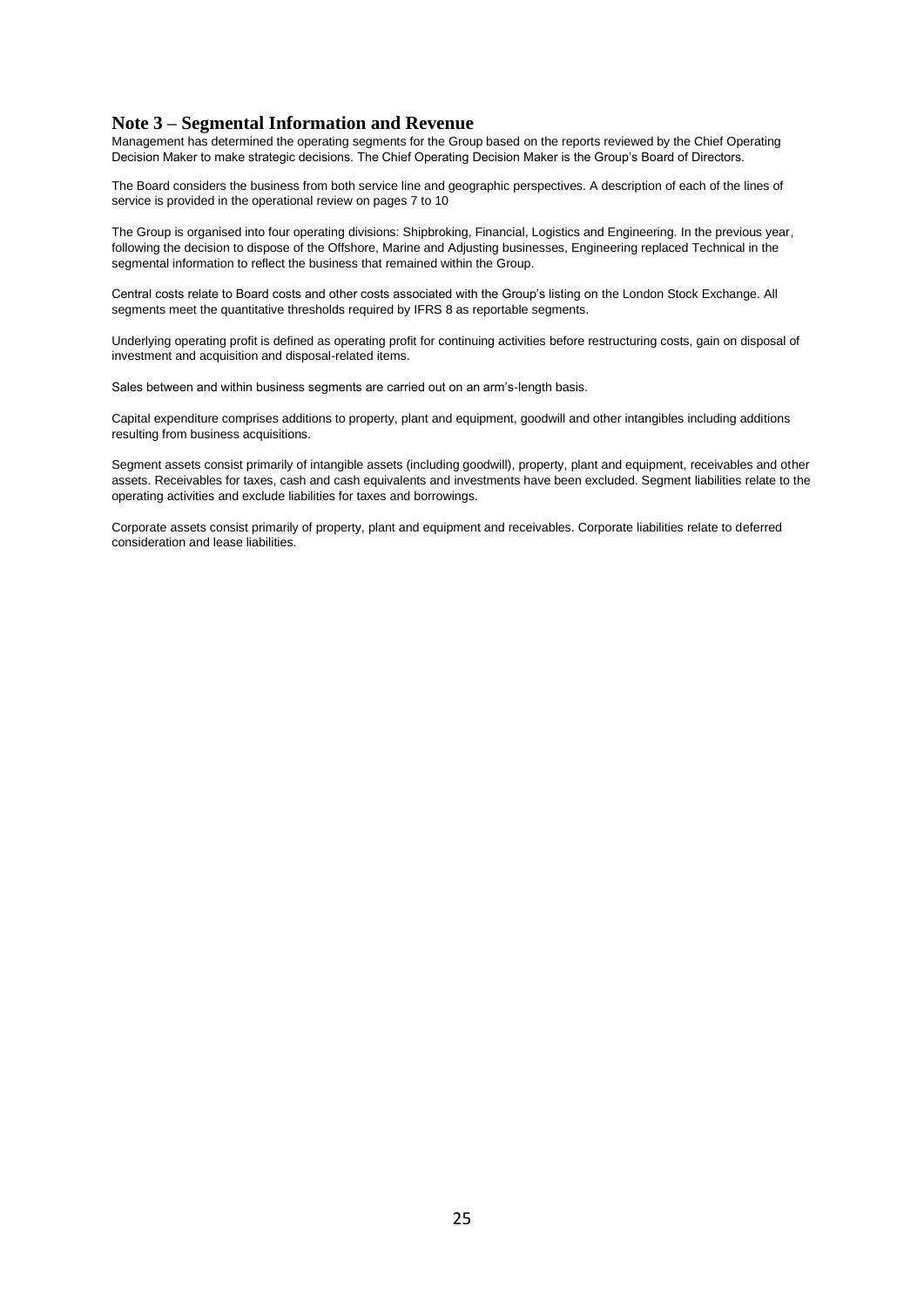The segmental information provided to the Board for reportable segments for the year ended 29 February 2020 is as follows:

|                                                       | Revenue | Operating profit/(loss) |          |           |
|-------------------------------------------------------|---------|-------------------------|----------|-----------|
|                                                       | 2020    | 2019                    | 2020     | 2019      |
|                                                       | £'000   | £'000                   | £'000    | £'000     |
| Shipbroking                                           | 82,377  | 75,691                  | 11,763   | 9,332     |
| Financial                                             | 5,931   | 6,951                   | 1,101    | 2,128     |
| Logistics                                             | 29,347  | 32,065                  | 1,023    | 841       |
| Engineering                                           | 3,139   | 3,146                   | (1, 411) | (311)     |
| Trading segments revenue/results                      | 120,794 | 117,853                 | 12,476   | 11,990    |
| Central costs                                         |         |                         | (2, 857) | (2,924)   |
| Underlying operating profit                           |         |                         | 9,619    | 9,066     |
| Specific items                                        |         |                         | (3, 344) | (11, 719) |
| Operating profit/(loss)                               |         |                         | 6,275    | (2,653)   |
| Share of associate profit for the period              |         |                         | 436      |           |
| Gain on revaluation of investment                     |         |                         |          | 500       |
| Finance expense – net                                 |         |                         | (1, 853) | (987)     |
| Profit/(loss) before taxation                         |         |                         | 4,858    | (3, 140)  |
| Taxation                                              |         |                         | 50       | (1, 525)  |
| Profit/(loss) for the year from continuing operations |         |                         | 4,908    | (4,665)   |
| Loss for the year from discontinued operations        |         |                         | (892)    | (22,700)  |
| Profit/(loss) for the year                            |         |                         | 4,016    | (27, 365) |

|                                                                | Shipbroking | <b>Financial</b> | Logistics | Engineering | Corporate | Total      |
|----------------------------------------------------------------|-------------|------------------|-----------|-------------|-----------|------------|
| 2020                                                           | £'000       | £'000            | £'000     | £'000       | £'000     | £'000      |
| Capital additions                                              | 252         | ۰                | 478       | 56          | 3.137     | 3,923      |
| Depreciation of property, plant and equipment and amortisation |             |                  |           |             |           |            |
| of computer software                                           | 430         | 13               | 104       | 124         | 2.696     | 3,367      |
| Segment operating assets                                       | 47.743      | 34.252           | 27.831    | 3,526       | 45.520    | 158.872    |
| Segment operating liabilities                                  | (28,571)    | (28, 322)        | (22,070)  | (409)       | (21, 014) | (100, 386) |

| 2019                                                              | Shipbroking<br>£'000 | Financial<br>£'000 | Logistics<br>£'000 | Technical<br>£'000 | Corporate<br>£'000 | Total<br>£'000 |
|-------------------------------------------------------------------|----------------------|--------------------|--------------------|--------------------|--------------------|----------------|
| Capital additions                                                 | 569                  | 47                 | 567                | 34                 | 450                | 1,667          |
| Depreciation of property, plant and equipment and amortisation of |                      |                    |                    |                    |                    |                |
| computer software                                                 | 731                  | 1.031              | 173                | 145                | 162                | 2.242          |
| Segment operating assets                                          | 44.820               | 37.535             | 30.503             | 1.733              | 28.431             | 143.022        |
| Segment operating liabilities                                     | (24, 888)            | (32, 802)          | (25, 463)          | (664)              | (852)              | (84, 669)      |

### *b) Geographical segment – by origin*

The Group manages its business segments on a global basis. The operation's main geographical area and also the home country of the Company is the United Kingdom.

Geographical information determined by location of customers is set out below:

|                         | Revenue                  |         |         | Non-current assets |
|-------------------------|--------------------------|---------|---------|--------------------|
|                         | 2020                     | 2019    | 2020    | 2019               |
|                         | £'000                    | £'000   | £'000   | £'000              |
| United Kingdom          | 80,929                   | 74,691  | 82,128  | 58,676             |
| Singapore               | 15,384                   | 12,759  | 2,224   | 553                |
| <b>United States</b>    | 4,285                    | 8,852   | 124     | 107                |
| Australia               | 7,672                    | 8,840   | 296     | 189                |
| Germany                 | 4,870                    | 6,336   | 25,770  | 30,191             |
| Rest of the World       | 7,654                    | 6,375   | 120     | 109                |
| Continuing operations   | 120,794                  | 117,853 | 110,662 | 89,825             |
| Discontinued operations | $\overline{\phantom{a}}$ | 32,276  |         | -                  |
| Total                   | 120.794                  | 150,129 | 110,662 | 89,825             |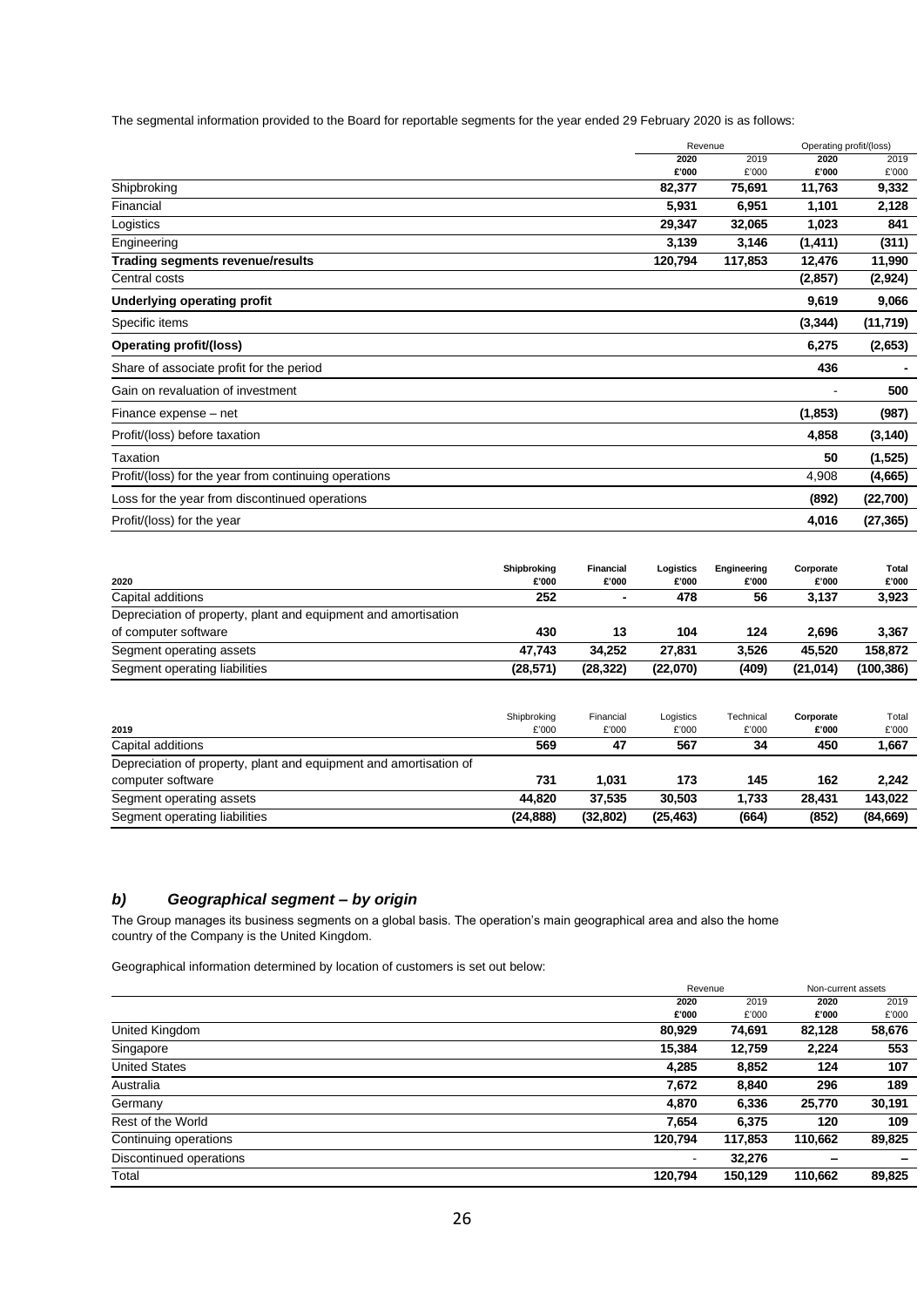### *c) Revenue analysis*

The Group disaggregates revenue into Shipbroking, Financial, Logistics and Engineering in line with the segmental information presented above. All revenue arises from the rendering of services. There is no single customer that contributes greater than 10% of Group revenue.

Remaining performance obligations – forward order book.

The Group enters into some contracts, primarily in the Shipbroking division, which are for a duration longer than 12 months and where the Group has outstanding performance obligations on which revenue has not yet been recognised. The amount of revenue that will be recognised in future periods on these contracts when those remaining performance obligations will be satisfied is set out below:

|                   | Within    |               | More than |        |
|-------------------|-----------|---------------|-----------|--------|
|                   | 12 months | $1 - 2$ years | 2 years   | Total  |
| 2020              | £'000     | £'000         | £'000     | £'000  |
| Sale and purchase | 7.571     | .845          | 703       | 10,119 |
| Chartering        | 17.235    | 2,954         | 8.412     | 28,601 |
| Total             | 24,806    | 4.799         | 9.115     | 38,720 |

|                   | Within    |            | More than         |        |
|-------------------|-----------|------------|-------------------|--------|
|                   | 12 months | $-2$ years | 2 years           | Total  |
| 2019              | £'000     | £'000      | £'000             | £'000  |
| Sale and purchase | 2,905     | .552       | $\qquad \qquad -$ | 4,457  |
| Chartering        | 17,856    | 2,125      | 7,987             | 27,968 |
| Total             | 20,761    | 3,677      | 7,987             | 32,425 |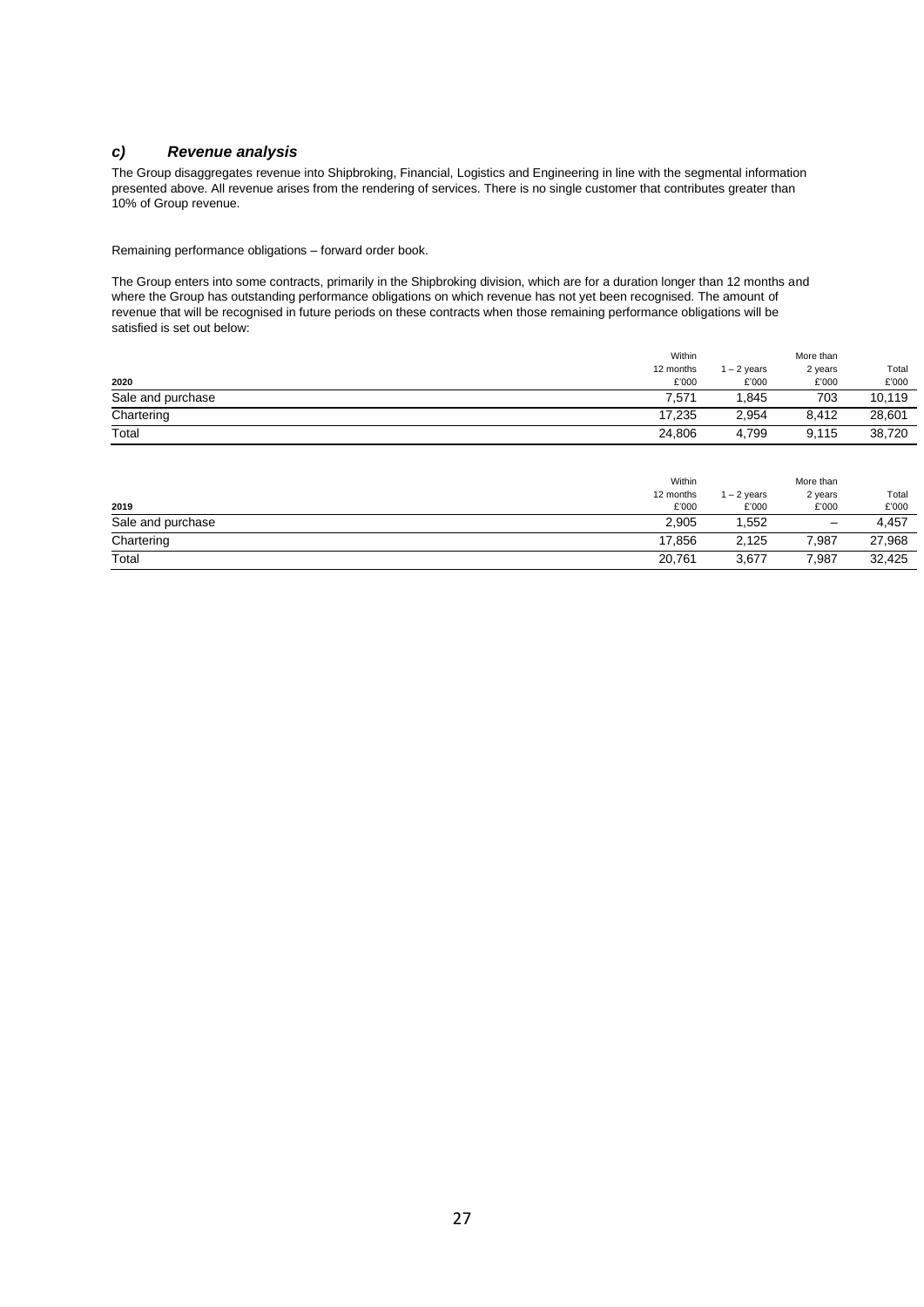#### **Note 4 - Specific items**

The following is a summary of Specific items incurred. Each item has a material impact on the reported results for the year and is not expected to be incurred on an ongoing basis and as such will not form part of the underlying profit in future years.

|                                                    | 2020<br>£'000 | 2019<br>£'000 |
|----------------------------------------------------|---------------|---------------|
| Other operating costs                              |               |               |
| <b>Board changes</b>                               | (468)         | (759)         |
| Profit on sublet of office                         | 22            |               |
|                                                    | (446)         | (759)         |
| Acquisition-related items                          |               |               |
| - Acquisition of ACM Shipping Group plc            | (153)         | (123)         |
| - Acquisition of NAVES Corporate Finance GmbH      | (1, 190)      | (8,045)       |
| - Acquisition of Atlantic Brokers Holdings Limited | (1,083)       | (2, 485)      |
| - Warrants                                         | 418           |               |
| - Other acquisition-related costs                  |               | (307)         |
|                                                    | (2,008)       | (10,960)      |
| Gain on revaluation of investment                  |               | 500           |
| Restructuring costs                                | (890)         |               |
| Share of profit in associate                       | 698           |               |
| Finance costs                                      | (450)         | (790)         |
| Taxation                                           | 228           | 144           |
| Loss from discontinued operations (Note 9)         | (892)         | (22,700)      |
| Total                                              | (3,760)       | (34, 565)     |

#### *Other operating costs*

The Group incurred total expenditure of £0.4 million (2019: £0.8 million) in relation to specific items in other operating costs. The former Chief Executive left the Board in July 2019 and £0.5 million of costs were incurred relating to his departure. The former Finance Director left the board in June 2018 and £0.8 million in costs were incurred relating to her departure, the provision of an interim replacement and the recruitment of a permanent replacement. These are not a costs that will be incurred on a regular basis and are therefore treated as specific items. A profit on disposal of less than £0.1 million was recognised in the current year in respect to the sub-let of certain office space accounted for in accordance with IFRS 16. The sublet of office space is considered to be a one-off event and therefore treated as a specific item.

#### *Acquisition-related items*

The Group incrurred total expenditure of £2.0 million (2019: £11.0 million) in respect of acquisition related items. £0.2 million (2019: £0.1 million) was incurred in relation to the restricted share plan implemented to retain key staff following the merger between Braemar Shipping Services plc and ACM Shipping plc. This restricted share plan is due to expire in July 2020.

Expenditure of £1.2 million (2019: £8.0 million) is directly linked to the acquisition of NAVES Corporate Finance GmbH. This includes a credit of £0.1 million related to foreign exchange translation of Euro liabilities plus charges of £0.4 million of interest and £0.9 million of post-acquisition remuneration payable to certain vendors under the terms of the acquisition agreement. This agreement has a three year earn out period over which the costs of the acquisition will be charged to the income statement depending on the earnings of the Financial Division during that period.

Expenditure of £1.1 million (2019: £2.5m) is directly linked to the acquisition of Atlantic Brokers Holdings Limited in respect of incentive payments to working sellers. The cash payment was made in the year to 28 February 2018 but is subject to clawback provisions if the working sellers were to leave employment of the Group before 28 February 2021 and as such the costs are charged to the income statement over that claw back period.

The Group recognised a gain of £0.4 million on the fair value movement of warrants.

#### *Other specific items*

In the prior year the Group recognised a gain on revaluation of its investment in the London Tanker Broker Panel. There were no transactions involving this investment in the current year, and such transactions are infrequent and therefore treated as a one-off event.

The Group incurred restructuring costs of £0.9 million in the Logistics Division as a result of a restructuring programme implemented by the new Managing Director. This involved the closure of the Manchester office, and relocation from Felixstowe to a smaller office in Ipswich which incurred £0.5 million of costs and a small number of redundancies resulted in £0.4 million of costs. These are not costs that will be incurred on a regular basis and are therefore treated as specific items.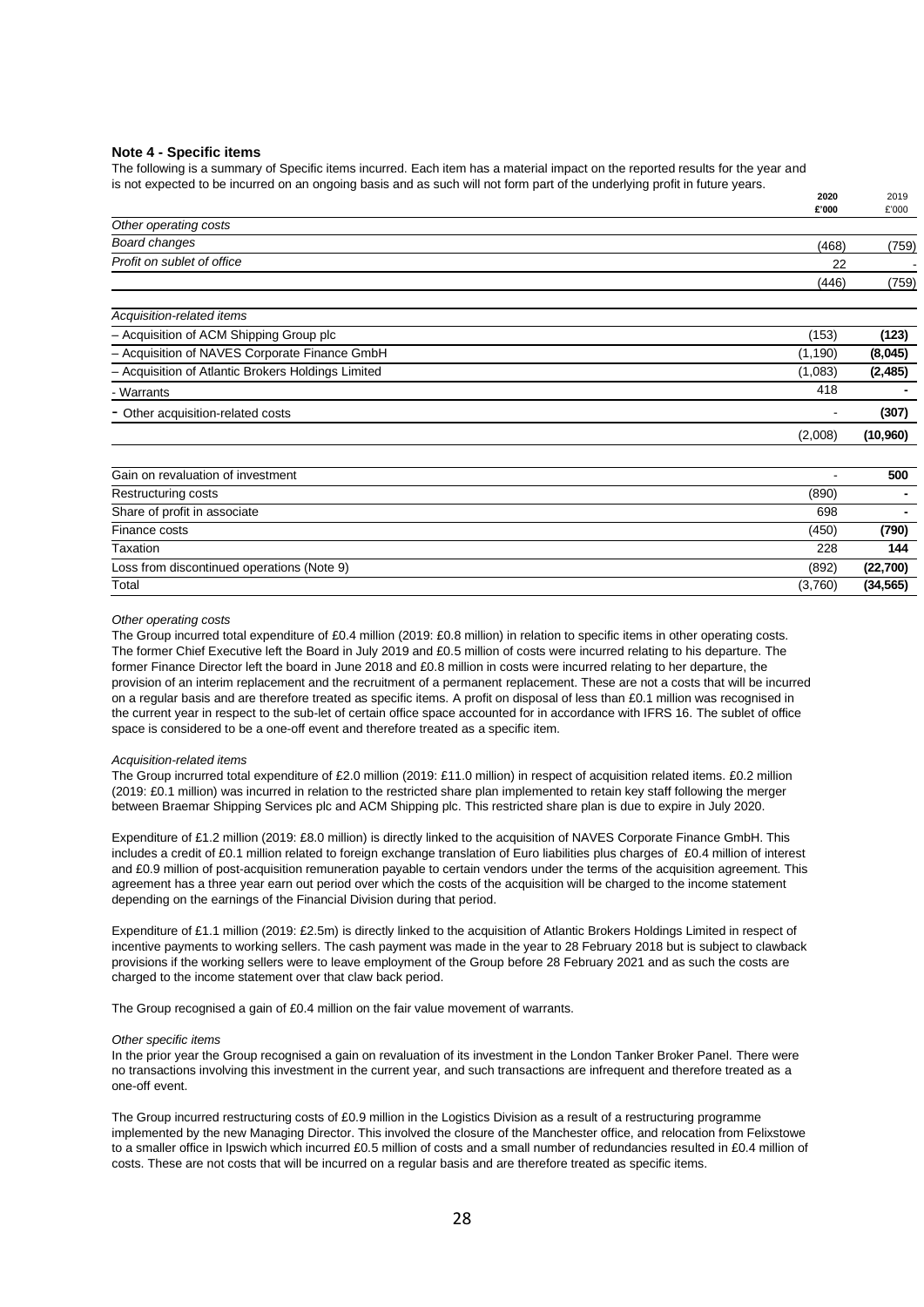The Group recognised specific income of £0.7 million (2019: nil) in relation to its investment in AqualisBraemar. A gain of £0.8 million was recognised relation to the gain on bargain purchase on initial recognition of the investment while a cost of £0.1 million has been recognised in respect of the Group's share of the fair value movement of contingent consideration due from AqualisBraemar. This recognition of this investment is a one-off event and is therefore treated as a specific item.

£0.5 million (2019: £0.8 million) of interest charges related to the Group's revolving credit facility have been included in finance costs. These charges relate to interest payable on tranches of the revolving credit facility that were used to fund the acquisition of NAVES Corporate Finance GmbH.

The Group recognised a further £0.9 million (2019: £22.7 million) in relation to discontinued operations that were disposed of during the year (Note 5).

#### **Note 5 - Discontinued operations**

On 21 June 2019 the Group entered into a strategic relationship with AqualisBraemar ASA ('AqualisBraemar'). The transaction involved the divestment of the Offshore, Marine and Adjusting businesses in return for a significant minority shareholding in AqualisBraemar ASA ('AqualisBraemar'). As a consequence of this transaction, the results of these divested businesses are presented as a discontinued operation in the current and prior year.

On completion, 14,865,621 ordinary shares were issued to the Group, warrants were also issued to the Group, which if successfully vested will increase equity ownership. The warrants are in two equal tranches subject to certain performance considerations over a two-year period following completion such that one half of the warrants will be measured against the AqualisBraemar group EBITDA and one half against the gross profit of the former Braemar Marine and Adjusting divisions. The estimate of the number of warrants that will vest was made using a forecast put together by the joint management team of AqualisBraemar and valued using a Black Scholes model. The resultant fair value of the warrants at 29 February 2020 was £1.2 million.

AqualisBraemar is a Norwegian quoted entity listed on the Oslo Bors and the Group have measured the value of the equity consideration using the share price on the disposal date.

At 28 February 2019, the assets and liabilities relating to the Offshore, Marine and Adjusting product lines were transferred to held for sale and impaired to their fair value less costs to sell of £7.8 million.

The major classes of assets and liabilities comprising the operations held for sale are as follows:

|                                                    | Year ended  | Year ended  |
|----------------------------------------------------|-------------|-------------|
|                                                    | 29 Feb 2020 | 28 Feb 2019 |
|                                                    | £'000       | £'000       |
|                                                    |             |             |
| Property, plant and equipment                      |             | 1,177       |
| Deferred tax assets                                |             |             |
| Trade and other receivables                        |             | 18,194      |
| Current tax receivables (group relief surrendered) |             | 375         |
| Cash and cash equivalents                          |             | 3,910       |
| Provision against assets held for sale             |             | (13,045)    |
| Trade and other payables                           |             | (2,797)     |
| Net assets of discontinued operations              |             | 7,814       |
|                                                    |             |             |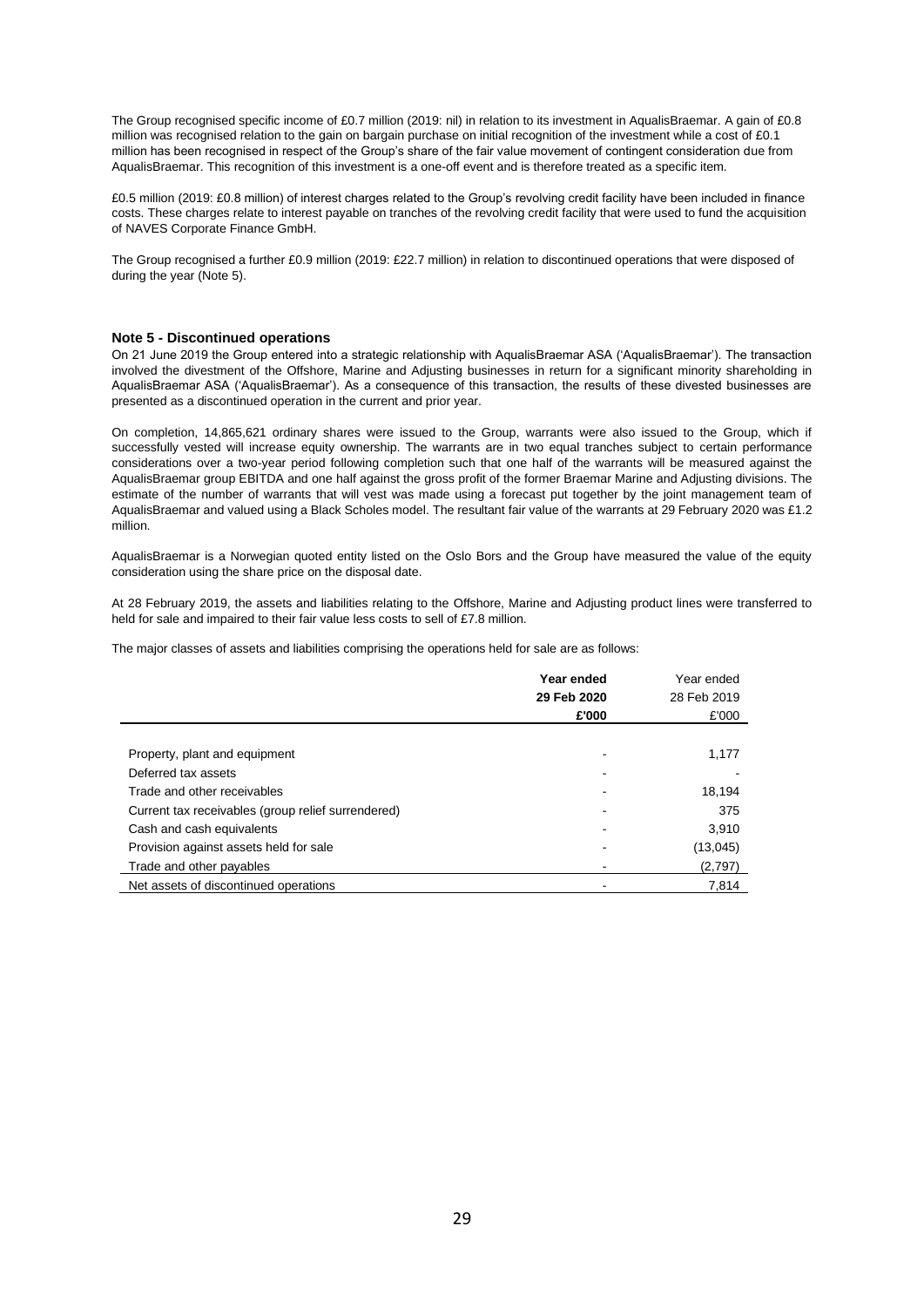A reconciliation of the derecognition of assets held for sale to the profit on disposal is as follows:

|                                                | Year ended    |
|------------------------------------------------|---------------|
|                                                | 29 Feb        |
|                                                | 2020<br>£'000 |
| Net assets disposed of                         |               |
| Property, plant and equipment                  | 1,328         |
| Trade and other receivables                    | 4,838         |
| Cash                                           | 3,910         |
| Trade and other payables                       | (2,948)       |
|                                                | 7,128         |
| Proceeds                                       |               |
| <b>Shares</b>                                  | 5,395         |
| Warrants                                       | 753           |
| Working capital adjustment                     | 2,361         |
|                                                | 8,509         |
| <b>Transaction costs</b>                       | (1,741)       |
| Disposal related costs                         | (403)         |
| Recycling of foreign exchange                  | 670           |
| Loss on disposal                               | (93)          |
| Trading loss                                   | (799)         |
| <b>Total loss from discontinued operations</b> | (892)         |

A working capital adjustment of £2.4 million was received in accordance with the working capital provisions in sale and purchase agreement.

Included in the loss on disposal is the cost of settling certain warranty claims arising of £0.5 million and transactions costs totalling £1.7 million in respect of legal and professional fees.

Historic differences on retranslation of the disposed subsidiaries totalling £0.7 million, and previously recorded through other comprehensive income and held with the foreign exchange reserve, have been recycled to loss on disposal.

The results of the discontinued operations which have been included in the income statement were as follows:

|                      | Year ended<br>29 Feb 2020 | Year ended<br>28 Feb 2019 |
|----------------------|---------------------------|---------------------------|
|                      | £'000                     | £'000                     |
|                      |                           |                           |
| Revenue              | 10,320                    | 32,276                    |
| Costs                | (10, 982)                 | (34, 465)                 |
| Specific Items       | (113)                     | (20, 616)                 |
| Loss before taxation | (775)                     | (22, 805)                 |
| Taxation             | (24)                      | 105                       |
| Loss for the year    | (799)                     | (22,700)                  |

The basic and diluted earnings per share in respect of discontinued operations were as follows:

|                                   | Year ended<br>29 Feb 2020 | Year ended<br>28 Feb 2019 |
|-----------------------------------|---------------------------|---------------------------|
|                                   | £'000                     | £'000                     |
|                                   |                           |                           |
| Basic earnings/(loss) per share   | (2.86)                    | (73.52)                   |
| Diluted earnings/(loss) per share | (2.86)                    | (73.52)                   |

During the year the discontinued operations had net operating cashflows of <£0.9 million (2019: <£0.8 million). There were no cash outflows relating to financing or investing activities (2019: £nil).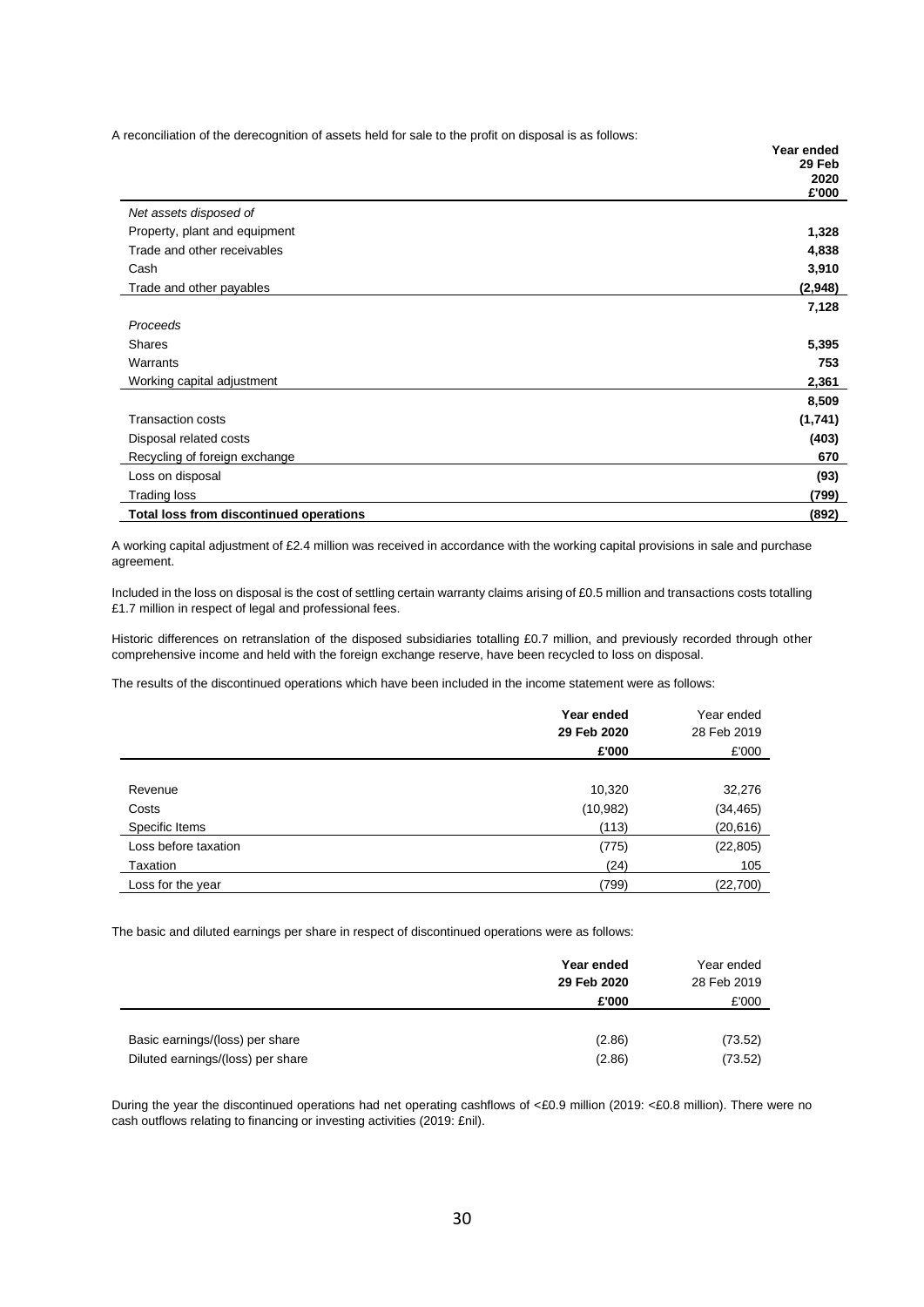#### **Note 6 - Dividends**

Amounts recognised as distributions to equity holders in the year:

|                                                                                               | 2020  | 2019  |
|-----------------------------------------------------------------------------------------------|-------|-------|
|                                                                                               | £'000 | £'000 |
| Ordinary shares of 10 pence each                                                              |       |       |
| Final of 10.0 pence per share for the year ended 28 February 2019 (2018: 5.0 pence per share) | 3.066 | 3,079 |
| Interim of 5.0 pence per share paid (2018: 5.0 pence per share)                               | 1.564 | 1,537 |
|                                                                                               | 4.630 | 4.616 |

The Board has prudently decided that it will not recommend a final dividend in respect of the financial year ended 29 February 2020.

The right to receive dividends on the shares held in the ESOP has been waived. The dividend saving through the waiver is £87,000 (2019: £104,000).

#### **Note 7 - Earnings per share**

Basic earnings per share is calculated by dividing the earnings attributable to ordinary shareholders by the weighted average number of ordinary shares outstanding during the year, excluding 410,690 ordinary shares held by the Employee Share Ownership Plan (2019: 768,991 shares) which are treated as cancelled.

For diluted earnings per share, the weighted average number of ordinary shares in issue is adjusted to assume conversion of all dilutive ordinary shares. The Group has one class of dilutive ordinary shares, being those options granted to employees where the exercise price is less than the average market price of the Company's ordinary shares during the year. The Group has other potential dilutive ordinary shares, including convertible loan notes, however these are not currently dilutive.

|                                                         | 2020  | 2019      |
|---------------------------------------------------------|-------|-----------|
| <b>Total operations</b>                                 | £'000 | £'000     |
| Profit/(Loss) for the year attributable to shareholders | 4,016 | (27, 365) |

|                                  | Pence  | pence   |
|----------------------------------|--------|---------|
| Basic earnings per share         | 12.88  | (88.63) |
| Effect of dilutive share options | (1.24) | -       |
| Diluted earnings per share       | 11.64  | (88.63) |

As any potential ordinary shares would have the effect of decreasing a loss per share in the prior year, they have not been treated as dilutive.

|                                                                                             | 2020  | 2019  |
|---------------------------------------------------------------------------------------------|-------|-------|
| <b>Underlying operations</b>                                                                | £'000 | £'000 |
| Underlying profit from<br>ו continuing operations for the vear attributable to shareholders |       | 7.200 |

|                                  | Pence          | pence         |
|----------------------------------|----------------|---------------|
| Basic earnings per share         | 24.94          | 23.32         |
| Effect of dilutive share options | (2.40)         | (1.96)        |
| Diluted earnings per share       | 22.54          | 21.36         |
|                                  |                |               |
| .                                | 2020<br>------ | 2019<br>----- |

| <b>Continuing operations</b>                                                                            | £'000 | £'000   |
|---------------------------------------------------------------------------------------------------------|-------|---------|
| Profit/<br>attributable to shareholders."<br>∵the vear<br>) from continuina.<br>operations for<br>(loss | 4,908 | (4,665) |
|                                                                                                         |       |         |

|                                  | Pence  | pence   |
|----------------------------------|--------|---------|
| Basic earnings per share         | 15.74  | (15.11) |
| Effect of dilutive share options | (1.51) |         |
| Diluted earnings per share       | 14.23  | (15.11  |

The weighted average number of shares used in basic earnings per share is 31,176,947 (2019: 30,876,631).

The weighted average number of shares used in the diluted earnings per share is 34,494,250 (2019: 33,700,210) after adjusting for the effect of 3,317,303 (2019: 2,823,579) dilutive share options.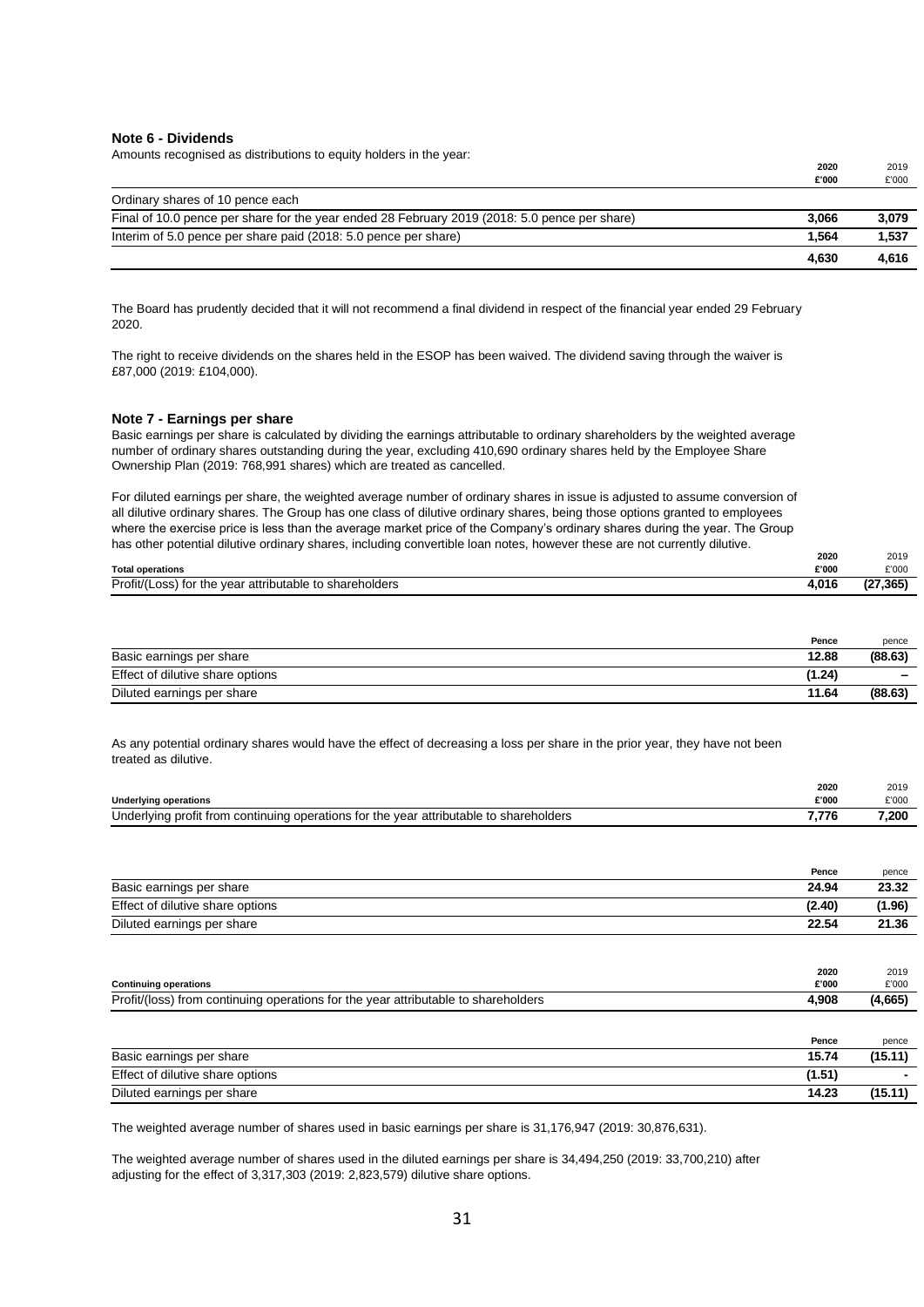#### **Note 8 - Investment in associate**

On 21 June 2019 the Group recognised an investment in associate as a result of the divestment of the Offshore, Marine and Adjusting product lines in return for a significant minority shareholding in AqualisBraemar ASA (See Note 5).

On completion, 14,865,621 ordinary shares in AqualisBraemar ASA were issued to the Group. Warrants were also issued to the Group, which if successfully vested will take overall equity ownership up to 33%. On 16 July 2019 the Group acquired a further 4,375,000 shares through a private placement at a cost of £1.6 million.

AqualisBraemar ASA is listed on the Oslo Bors, its principal place of business is Oslo andits registered address is Olav Vs gate 6, 0161, Oslo

Norway. AqualisBraemar ASA has one share class and each share carries one vote. At 29 February 2020 the Group's shareholding was 19,240,621 ordinary shares which equates to 27.3% of AqualisBraemar ASA's share capital and 27.3% of voting rights.

The share price of AqualisBraemar ASA on 29 February 2020 was NOK 3.70. The market value of the Group's shareholding at 29 February 2020 was £5.9 million (NOK 71.2 million).

The investment in associate has been accounted for using the equity method.

|                                         | £'000 |
|-----------------------------------------|-------|
|                                         | Total |
|                                         |       |
| <b>At 1 March 2019</b>                  |       |
| Cost of investment                      | 5,395 |
| Private placement                       | 1,605 |
| Gain on bargain purchase                | 818   |
| Share of loss in associate - underlying | (262) |
| Share of loss in associate - specific   | (120) |
| Foreign exchange movements              | (121) |
| <b>At 29 August 2020</b>                | 7,315 |

A purchase price allocation "PPA" exercise was carried out to compare the fair value of the Group's share of identifiable net assets in AqualisBraemar ASA to the fair value of the purchase price. The notional PPA exercise resulted in a bargain purchase of £0.8 million which increased the carrying value of the investment in associate to £6.2 million. The gain on bargain purchase arises as a result of the fair value of the identifiable net assets acquired through the notional PPA exercise being greater than the cost of acquisition of the investment in AqualisBraemar ASA.

Management has reviewed the carrying value of the investment at 29 February 2020 and do not consider this to be impaired.

IAS 28 requires the most recent financial statements of an associate are used for accounting purposes, and that co-terminous information should be used unless it is impractical to do so. AqualisBraemar ASA have a year end of 31 December and for practical reasons AqualisBraemar ASA full year accounts will be used for the purposes of the Group's full year reporting at 29 February with adjustments made for any significant transactions and events. For the period to 29 February 2020 the Group has included its share of the AqualisBraemar ASA results to 31 December 2019. There were no other significant transactions or events between 31 December 2019 and 29 February 2020. At 31 December 2019 AqualisBraemar ASA had no contingent liabilities.

The summarised financial information of AqualisBraemar ASA for the period ended 31 December 2019 is as follows. These figures are taken from the annual report of AqualisBraemar ASA, adjusted for any fair value adjustments but before any intercompany eliminations.

|                            | 31 Dec 2019<br>£'000 |
|----------------------------|----------------------|
| <b>Balance sheet</b>       |                      |
| Current assets             | 36.741               |
| Non-current assets         | 2,633                |
| <b>Current Liabilities</b> | (9, 155)             |
| Non-current liabilities    | (3, 450)             |
| <b>Net Assets (100%)</b>   | 26.769               |